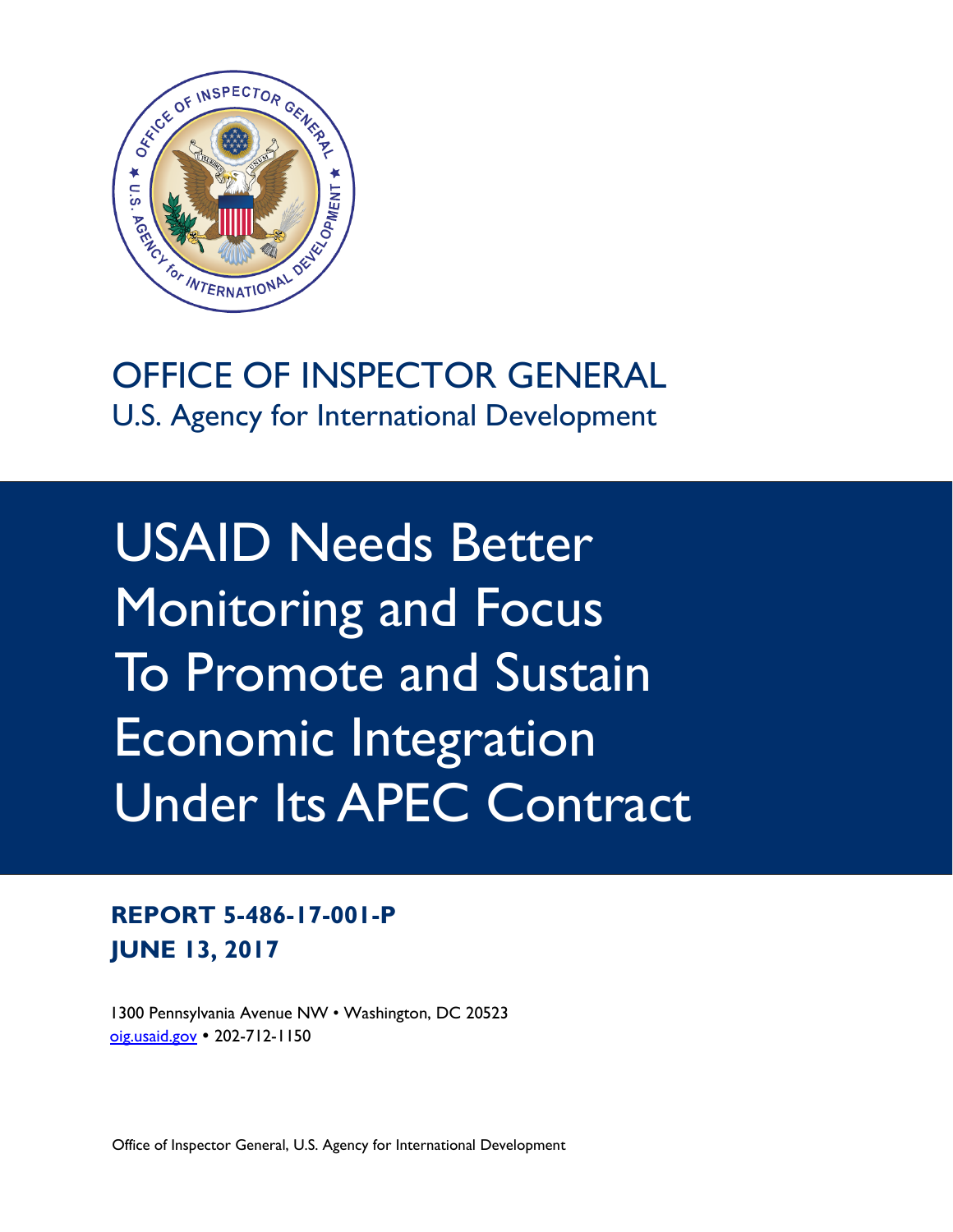The Office of Inspector General provides independent oversight that promotes the efficiency, effectiveness, and integrity of foreign assistance provided through the entities under OIG's jurisdiction: the U.S. Agency for International Development, U.S. African Development Foundation, Inter-America Foundation, Millennium Challenge Corporation, and Overseas Private Investment Corporation.

# **Report waste, fraud, and abuse**

#### **USAID OIG Hotline**

Email: ighotline@usaid.gov Complaint form: https://oig.usaid.gov/content/oig-hotline Phone: 202-712-1023 or 800-230-6539 Mail: USAID OIG Hotline, P.O. Box 657, Washington, DC 20044-0657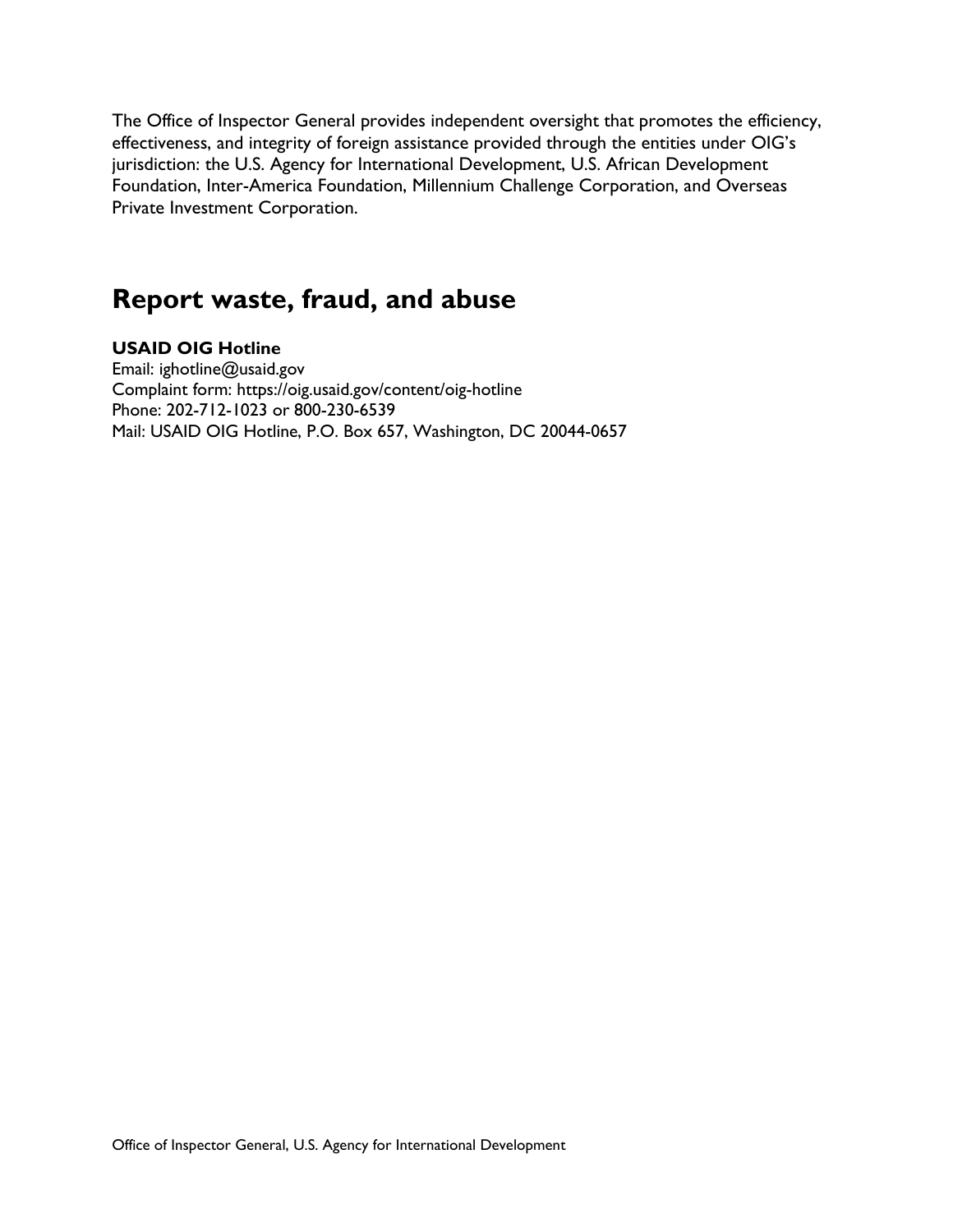

### **MEMORANDUM**

- DATE: June 13, 2017
- TO: USAID/Regional Development Mission for Asia Mission Director, Beth Paige
- FROM: Regional Inspector General/Manila, Matthew Rathgeber /s/
- SUBJECT: USAID NEEDS BETTER MONITORING AND FOCUS TO PROMOTE AND SUSTAIN ECONOMIC INTEGRATION UNDER ITS APEC CONTRACT (5-486-17-001-P)

This memorandum transmits our final report on the audit of the Asia-Pacific Economic Cooperation (APEC) Technical Assistance To Advance Regional Integration Project. Our audit objectives were to determine whether (1) the project was achieving its planned results to support regional economic integration within APEC and increase APEC's institutional capacity and (2) USAID/Regional Development Mission for Asia planned and managed the financial aspects of the project in accordance with Agency policies and procedures. In finalizing the report, we considered your comments on the draft and included them in their entirety, excluding attachments, in appendix C.

The report contains eight recommendations to improve USAID's processes. After reviewing information you provided in response to the draft report, we acknowledge your management decisions on all eight recommendations and final action on six. We disagree with the decision on recommendation 7. Please provide evidence of final action on the open recommendations to the Audit Performance and Compliance Division.

Thank you and your staff for the assistance extended to us during this effort.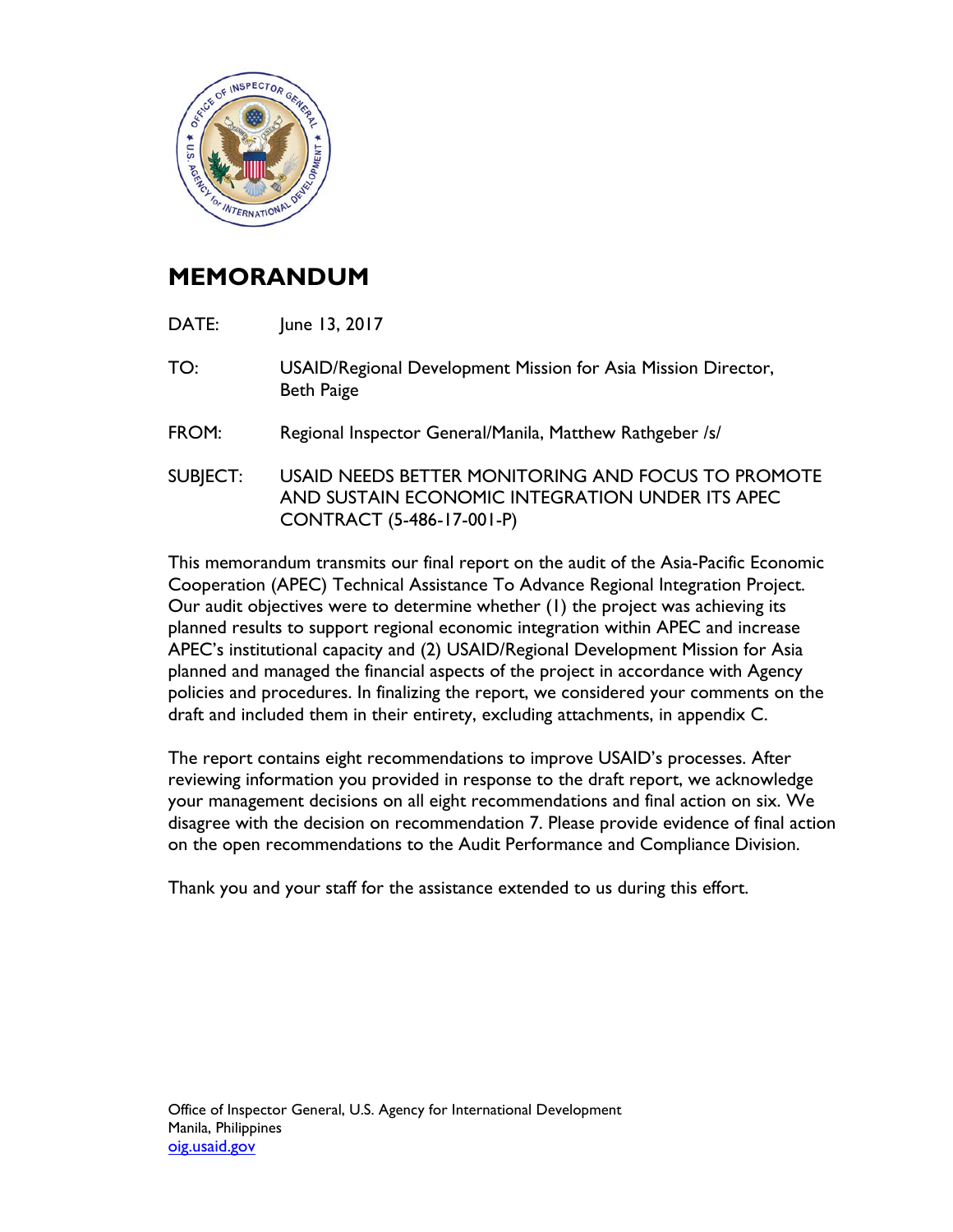# **CONTENTS**

| USAID DID NOT ADEQUATELY MONITOR REPORTED RESULTS OR FOCUS ON<br>ACHIEVING AND SUSTAINING PROJECT'S LONG-TERM GOALS 4     |
|---------------------------------------------------------------------------------------------------------------------------|
| Project Has Made Some Progress on Supply Chain and Regulatory Reforms 4                                                   |
| Inadequate USAID Monitoring Has Resulted in Unreliable Data and Reporting on                                              |
| Project Lacked a Consistent Focus on Building Long-Term Economic and Operational                                          |
| USAID DID NOT REQUIRE AN INTERAGENCY AGREEMENT AND AWARDED A<br>CONTRACT WITH AMBIGUOUS LANGUAGE, LIMITING ITS ABILITY TO |
| USAID/RDMA Provided Services to State for Years Without an Interagency                                                    |
| Project Funds Benefitted Ineligible Members Because of Ambigous Contract Language                                         |
|                                                                                                                           |
|                                                                                                                           |
|                                                                                                                           |
|                                                                                                                           |
| APPENDIX B. REVIEW RESULTS FOR SELECTED PERFORMANCE INDICATORS AS                                                         |
|                                                                                                                           |
|                                                                                                                           |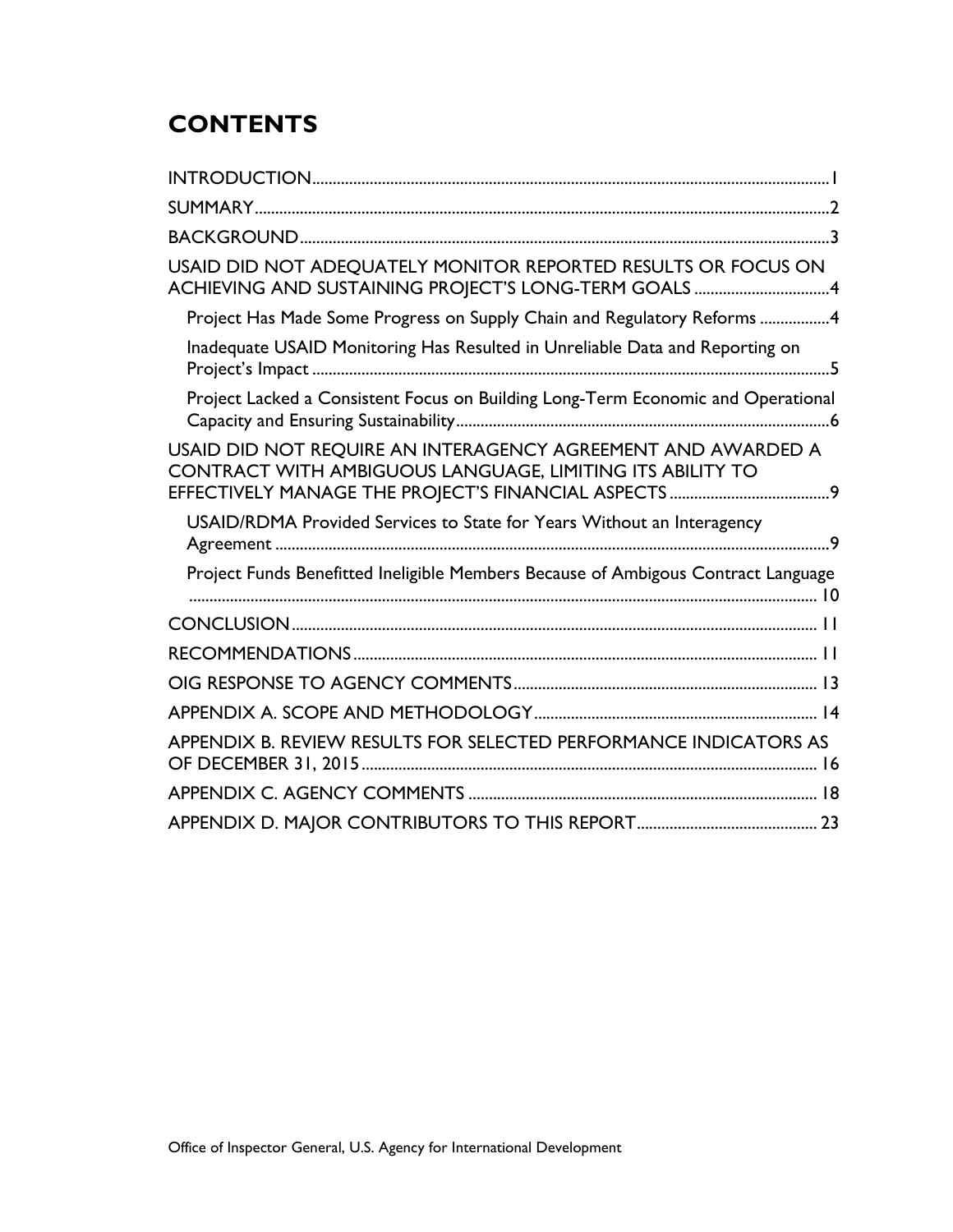## <span id="page-4-0"></span>**INTRODUCTION**

Established in 1989, the Asia-Pacific Economic Cooperation (APEC) is a regional forum that works to promote growth and accelerate economic integration. In 2015, APEC's 21 members (shown in the map below) accounted for 40 percent of the world's population and nearly 60 percent of global gross domestic product and international trade. According to U.S. Government officials, involvement in this region is important to the United States' economic growth and competitiveness, and supporting APEC allows the advancement of key policy objectives and values, addresses challenges in the region, and promotes sustainable and equitable economic growth.



**Map of APEC Member Economies**

Source: APEC.

USAID, through its Regional Development Mission for Asia (USAID/RDMA) and with funding support from the Department of State, has a longstanding relationship with APEC, supporting both the APEC Secretariat—charged with providing operational and project management support—and those APEC developing members that are eligible for U.S. foreign assistance.<sup>[1](#page-4-1)</sup>

In September 2013, with the Department of State's Bureau of East Asian and Pacific Affairs, USAID launched the APEC Technical Assistance To Advance Regional Integration Project (ATAARI), designed to eliminate impediments that slow regional economic integration. State coordinates U.S. participation in APEC, and USAID collaborates with State in coordinating activities under ATAARI that involve other U.S.

<span id="page-4-1"></span><sup>&</sup>lt;sup>1</sup> According to a project document, APEC developing members include Chile, China, Indonesia, Malaysia, Mexico, Papua New Guinea, Peru, Philippines, Russia, Thailand, and Vietnam (three of these developing members were not eligible for U.S. foreign assistance). The remaining eight developing members (subsequently referred to in this report as eligible members) were eligible for U.S. assistance. Eligibility may change over time.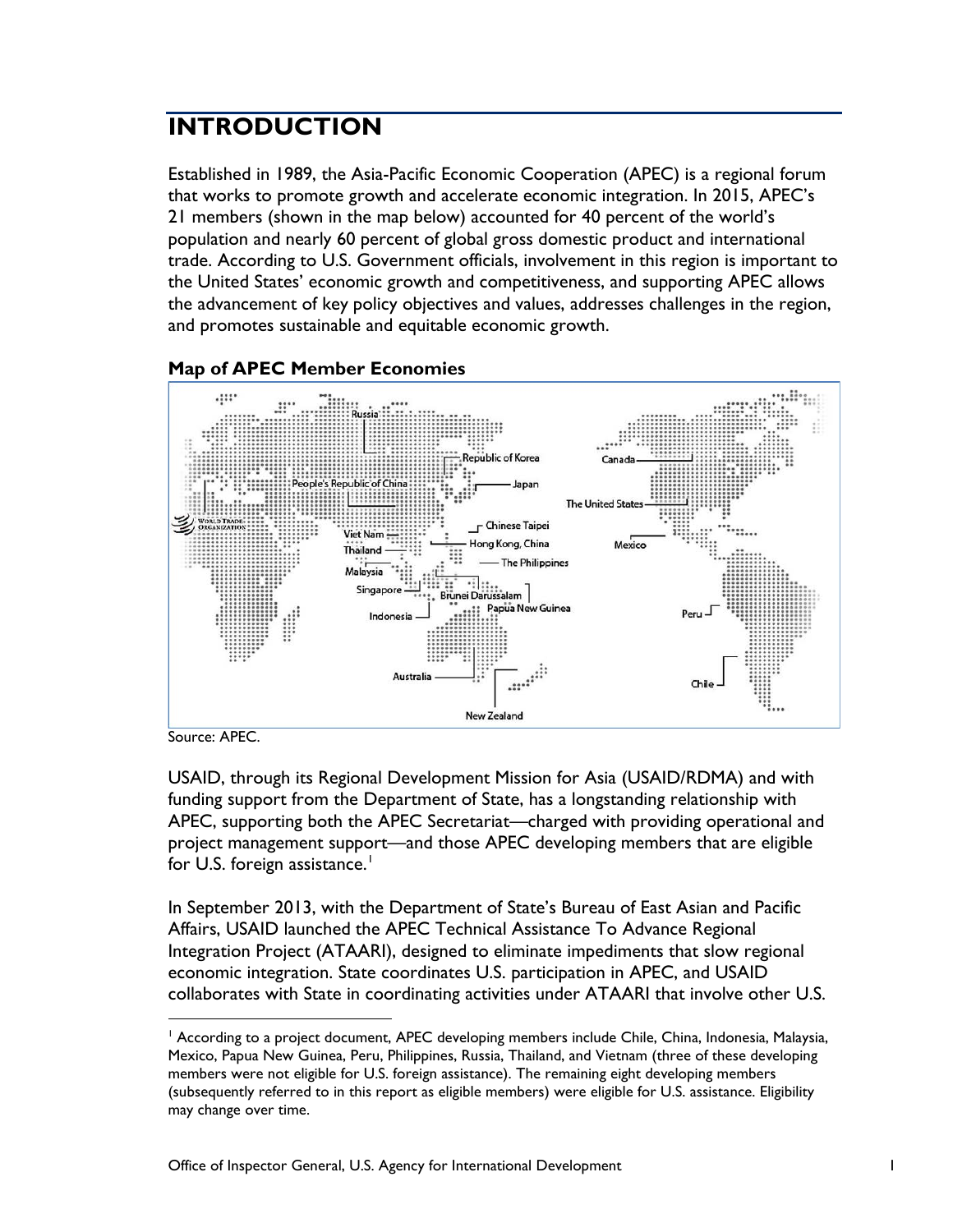Government agencies such as the U.S. Trade Representative. Staff from a number of U.S. Government agencies serve as U.S. delegates to APEC working groups.

To implement ATAARI, USAID/RDMA awarded a \$27 million, 5-year contract to Nathan Associates Inc. (Nathan). The project began in November 2013.

The Office of Inspector General conducted this audit to determine whether (1) ATAARI was achieving its planned results to support regional economic integration within APEC and increase APEC's institutional capacity and (2) USAID/RDMA planned and managed the financial aspects of the project in accordance with Agency policies and procedures.

To conduct our work, we interviewed USAID/RDMA officials, APEC Secretariat staff, representatives of select U.S. Government agencies that participate in project activities, and contractor staff. We also assessed the mission's policies and procedures for managing financial aspects for the project; reviewed the contractor's progress reports, annual work plans, and financial data; analyzed the project's monitoring and evaluation activities; and tested performance indicators. In addition, we surveyed U.S. Government agencies and APEC member beneficiaries. We conducted our work in accordance with generally accepted government auditing standards. Appendix A presents our scope and methodology.

### <span id="page-5-0"></span>**SUMMARY**

Since 2013, ATAARI has achieved some notable accomplishments. However, USAID did not adequately monitor the project's reported results or maintain a consistent focus on achieving and sustaining its long-term goals. Unreliable performance data limited the mission's ability to determine if the project was on track to strengthen both the APEC Secretariat and eligible members and advance regional economic integration. Data on all six indicators tested had problems: either they lacked support or their support was gathered using methods other than those called for in project documents. Contributing to the problems, the document that lays out how the contractor should collect and report data remained in flux for 20 months. Further, the overly broad focus—the project was designed to be flexible to address a range of U.S. Government-wide priorities and to advocate U.S. interests to APEC—detracted from achieving and sustaining project goals.

USAID's ability to effectively manage financial aspects of ATAARI was hampered by the lack of an interagency agreement with State and ambiguous language in the ATAARI contract. Despite ongoing State funding of APEC-related projects, the mission managed ATAARI for years without an interagency agreement. Until 2016, an interagency agreement was not seen as a priority for either USAID/Washington or State. Without an agreement, the two agencies did not outline the policies and procedures governing when and how the mission would be reimbursed for providing services to another agency. In June 2016, State and the mission signed an interagency agreement. Further, while the contract language states that project funds should not be used to assist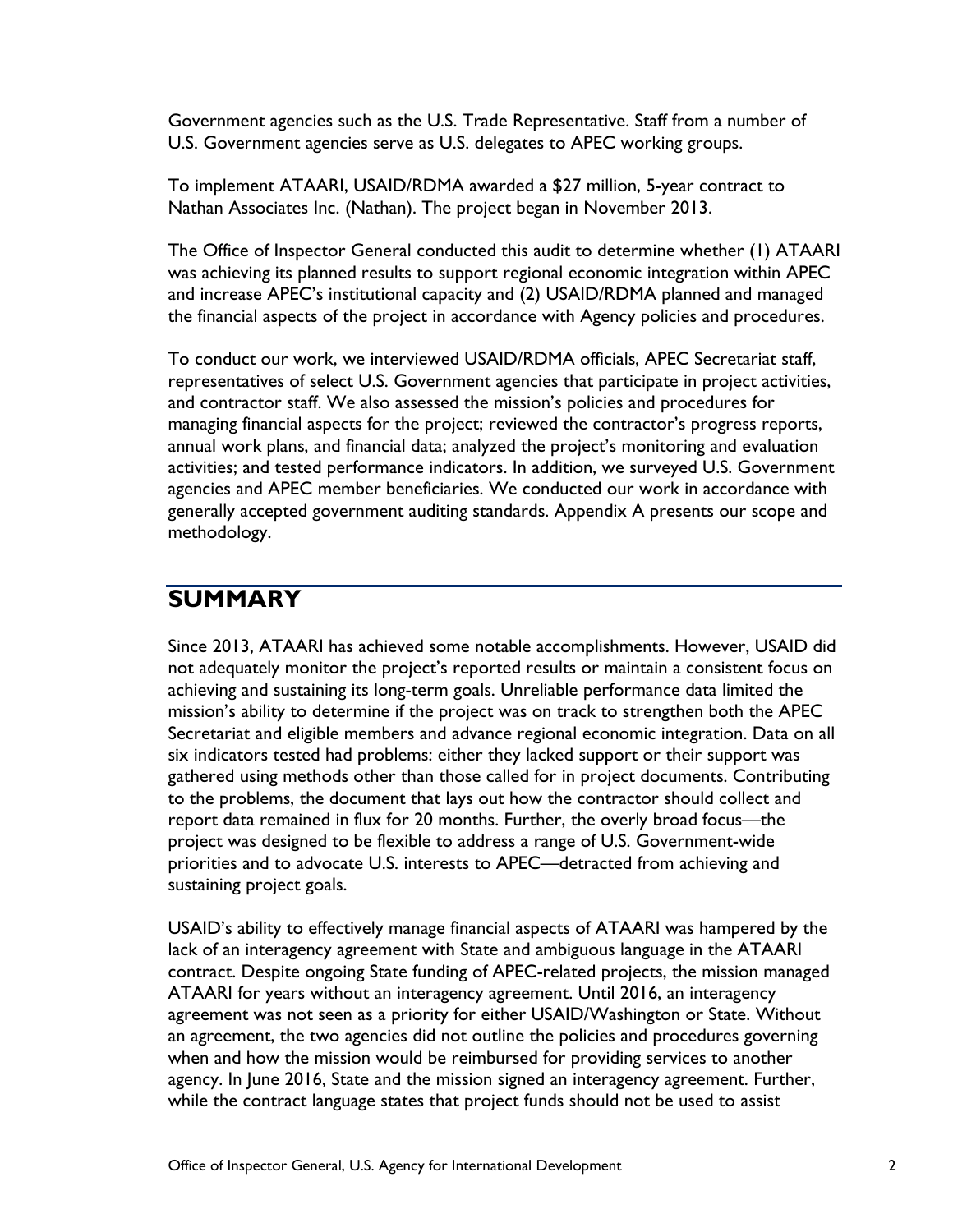members that are ineligible for U.S. foreign assistance, the language was ambiguous as to whether these ineligible members should pay something for technical reports funded by the project that benefited all members. Because of this ambiguity, the contractor used project funds to produce technical reports that benefited ineligible members without asking them to share in the cost.

We made eight recommendations to improve management of ATAARI.

#### <span id="page-6-0"></span>**BACKGROUND**

ATAARI's goals are to "strengthen the capacity of the APEC Secretariat and APEC's foreign-assistance-eligible [members] to advance regional economic integration." The project provides technical expertise, training workshops, and technical reports on policy areas of interest to APEC, including trade and investment liberalization, business facilitation, and economic and technical cooperation.

The ATAARI contract has two components to help achieve the project's goal:

- 1. Supporting regional economic integration by strengthening the capacity of members to improve and align domestic policies and regulations; promote human security from risks such as disease, terrorism, disasters, and drugs; promote economic growth while addressing barriers to trade and investment; and increase the capacity of members hosting APEC events to provide the logistical, policy, and leadership needed to advance APEC's goals.
- 2. Increasing APEC's institutional capacity for long-term strategic planning and providing support for its program work. The project aims to strengthen institutional capacity through direct technical support to the Secretariat to improve business operations, project management, and information technology and, consequently, improve its ability to provide administrative support to APEC's agenda.

ATAARI followed another USAID project that ended in 2013, the APEC Technical Assistance and Training Facility Project. Nathan was the prime contractor on it as well. For ATAARI, Nathan has developed annual work plans from proposals received from a range of U.S. Government agencies, such as State, the U.S. Trade Representative, and the Department of Commerce. Annual work plans were demand driven, with activities designed to respond to proposals submitted by U.S. Government agencies to the contracting officer's representative (COR) for approval. To measure progress, the project developed a monitoring and evaluation plan with 11 performance indicators, such as the percentage of participants in project workshops who went on to apply trade and investment practices.

The ATAARI contract—managed by USAID, but funded by State—is consistent with the Foreign Assistance Act of 1961, which allows State to use USAID's services to help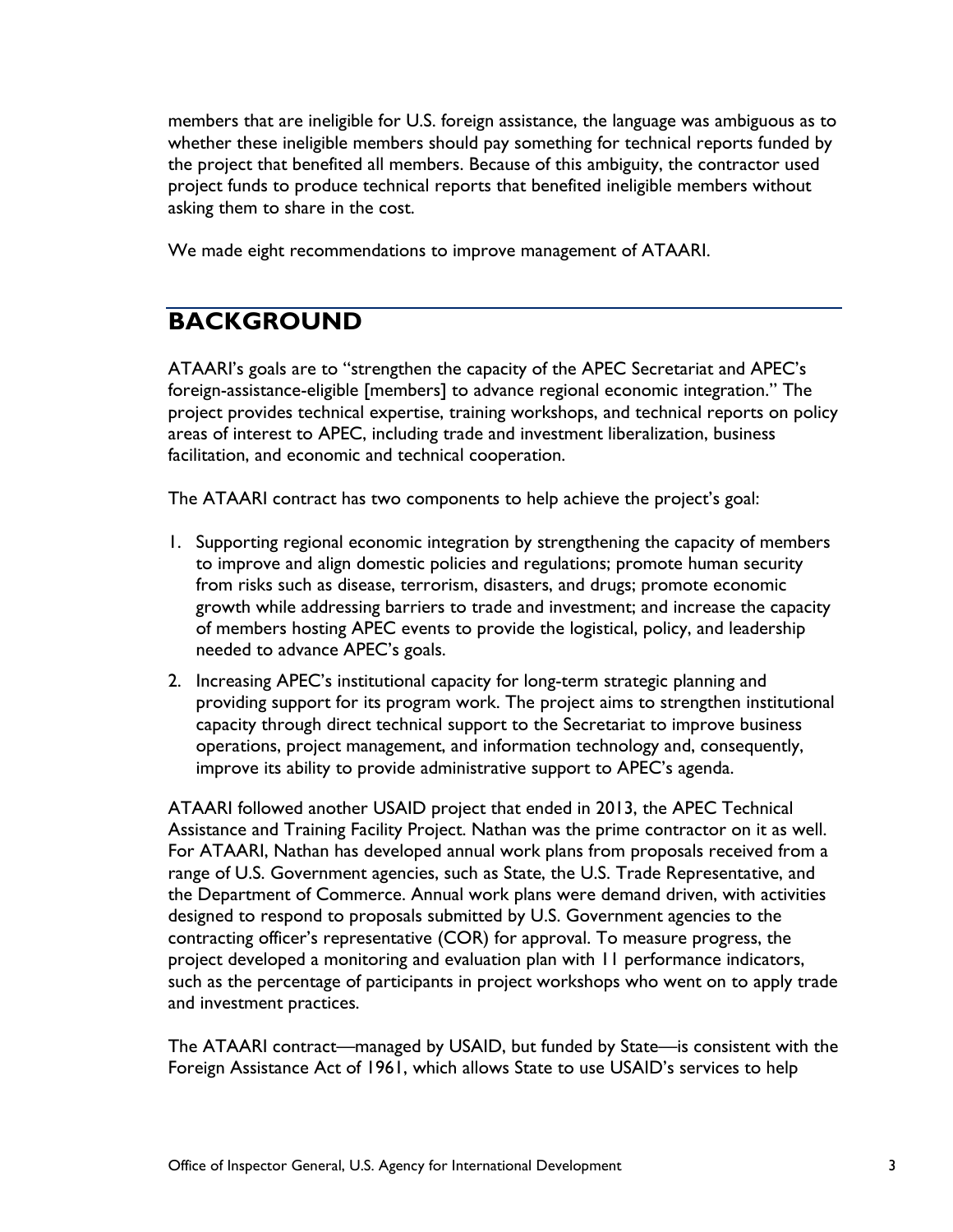perform functions.<sup>[2](#page-7-2)</sup> USAID guidance further outlines the policies and procedures that govern when and how USAID may be paid to make its services and facilities available to other Federal agencies.<sup>[3](#page-7-3)</sup> This includes written arrangements allowing USAID to be reimbursed for services provided to other agencies.

### <span id="page-7-0"></span>**USAID DID NOT ADEQUATELY MONITOR REPORTED RESULTS OR FOCUS ON ACHIEVING AND SUSTAINING PROJECT'S LONG-TERM GOALS**

Since beginning in 2013, ATAARI has achieved reforms related to members' supply chain management and ease of doing business. However, because of insufficient USAID monitoring, the project's reported results were not valid or reliable, impeding the Agency's ability to evaluate its impact. Further, while a key project element was to strengthen the capacity of the APEC Secretariat and eligible APEC members to advance regional economic integration, several activities did not focus on achieving sustainable results in either of these areas. In particular, while the contract required that 20 percent of the project's resources be used early in the project to strengthen the APEC Secretariat's operations, the contractor had implemented few activities.

#### <span id="page-7-1"></span>**PROJECT HAS MADE SOME PROGRESS ON SUPPLY CHAIN AND REGULATORY REFORMS**

ATAARI had some achievements related to advancing regional economic integration for eligible members—specifically, improving supply chain performance and the ease of doing business. For example, technical assistance from the project has improved Peru's supply chain performance by facilitating customs clearances prior to arrival. In responding to OIG's survey questionnaire, a beneficiary from Peru said clearance of shipments had improved and that ATAARI played an important role in informing these legislative changes.

The project also made some progress under its regulatory reform activities. It organized workshops designed to advance the ease of doing business. Members set out to achieve an APEC-wide target of 25 percent improvement by 2015 in five areas.<sup>[4](#page-7-4)</sup> However, while one official believed APEC members were close to achieving this target, an assessment had not been conducted to determine actual achievement. ATAARI was working to finalize the second phase of an ease-of-doing-business action plan for 2016-2018 in coordination with APEC's economic committee.

<span id="page-7-2"></span> $2$  Section 632 (b) of the Foreign Assistance Act of 1961 (P.L. 87–195), "Allocation and Reimbursement Among Agencies," allows "any officer of the United States Government carrying out functions under this Act [to] utilize the services . . . and facilities of, or procure commodities . . . from, any agency of the United States Government." See 22 U.S.C. § 2392(b).<br><sup>3</sup> USAID Automated Directives System, Chapter 306, "Interagency Agreements," 2015.

<span id="page-7-4"></span><span id="page-7-3"></span> $4$  The five areas are (1) starting a business, (2) getting credit, (3) enforcing contracts, (4) trading across borders, and (5) reforming regulations for construction permits.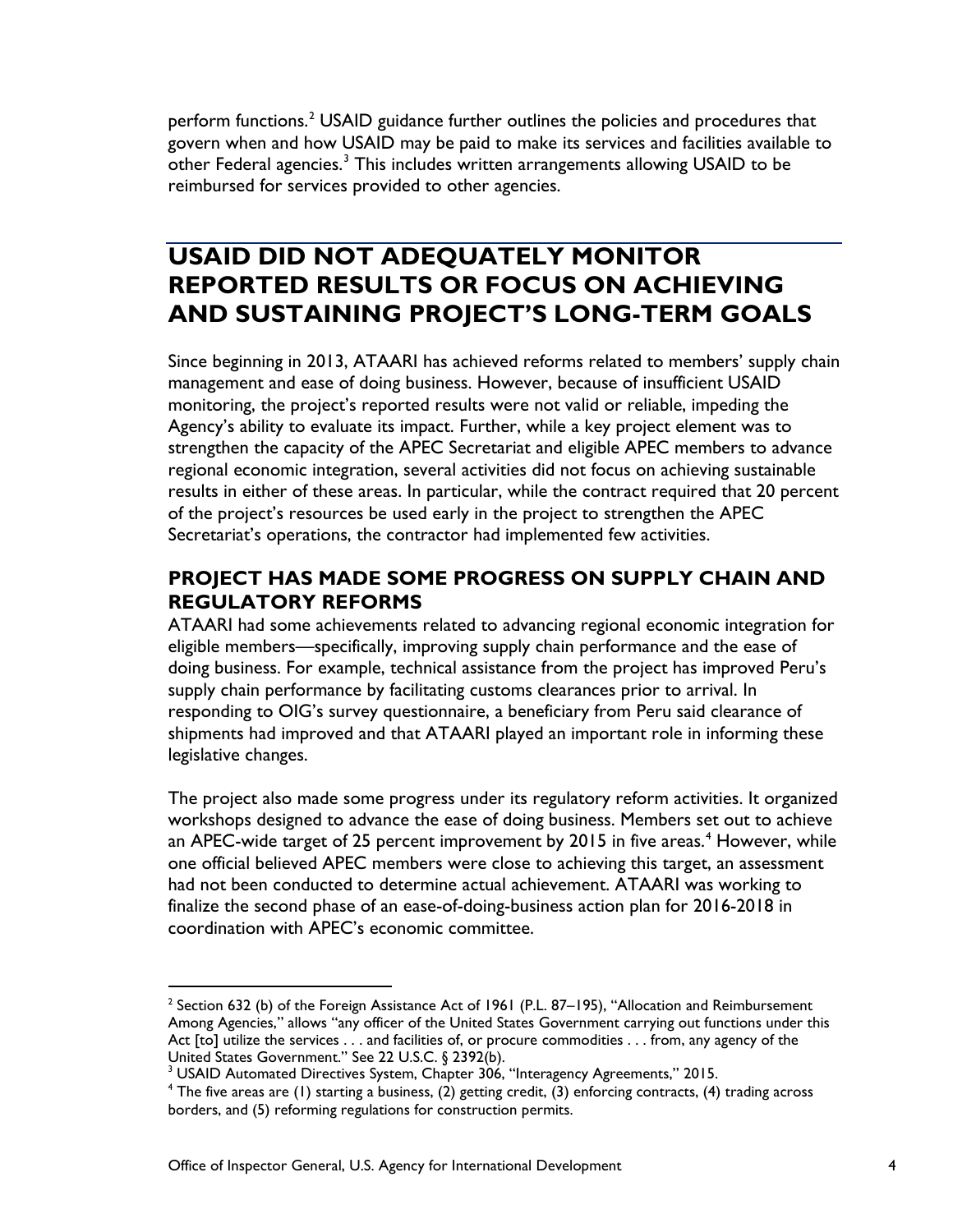#### <span id="page-8-0"></span>**INADEQUATE USAID MONITORING HAS RESULTED IN UNRELIABLE DATA AND REPORTING ON PROJECT'S IMPACT**

USAID guidance and project documents emphasize monitoring performance using accurate and reliable data and stress the importance performing data quality assessments to ensure performance data are credible and can be used to inform decision making.<sup>[5](#page-8-1)</sup> Yet USAID did not approve the project's monitoring and evaluation plan, which includes performance indicators and explains how to collect data on them, until May 2015—20 months after the start of the project. The contractor did not submit the first draft of the plan until May 2014, and there was substantial back-and-forth between the mission and the contractor prior to approval.

According to the COR, delays occurred because the contractor missed deadlines and submitted drafts that did not meet mission standards. Once the monitoring and evaluation plan was finalized, the contractor did not always follow the data collection method spelled out in the document. Further, the mission did not take steps to ensure that the contractor either followed the method or revised the plan as needed. While the plan includes reference sheets specifying how to collect and report data under each indicator, the project's data were neither valid nor reliable. The mission needs to improve its data monitoring and revise the monitoring and evaluation plan to make sure the contractor uses the best data collection methods.

We tested data on 6 of the 11 project indicators. Data for all six indicators either lacked adequate support or had support showing that staff used collection methods other than those in the plan—in some cases because of challenges with collecting data. The following examples illustrate inconsistencies in data collection and the unreliable documentation of the numbers reported to USAID. Appendix B shows detailed results on indicators tested.

- **Incomplete, invalid data.** The contractor did not collect or report data on four indicators related to participant trainings. A substantial number of training activities conducted through April 2015 were excluded from indicators because they lacked pre- and post-training surveys required by the monitoring and evaluation plan (which was approved after April 2015). Participants' feedback was also excluded because of low response rates to surveys designed to solicit it. For example, the contractor excluded data on all 34 training activities conducted through April 2015. Further, the contractor omitted data on two activities with 71 participants because contractor staff misplaced the attendance sheets, thus losing participant contact information.
- **Unreliable data.** Results on an indicator measuring hours of training were overstated by 48 percent because the contractor included all participants, whether or not they completed the entire course. We found that, of the 956 participants

<span id="page-8-1"></span> $5$  Automated Directives System (ADS), 203.3.11, "Data Quality," stated that valid data clearly and adequately represent the intended result, while reliable data reflect stable, consistent data collection processes and analysis. A data quality assessment entails a detailed examination of data and a review of the systems and approaches for collecting them. Effective September 7, 2016, USAID replaced ADS chapter 203 with revised chapters 200 and 201. However, ADS 203 was in effect during fieldwork.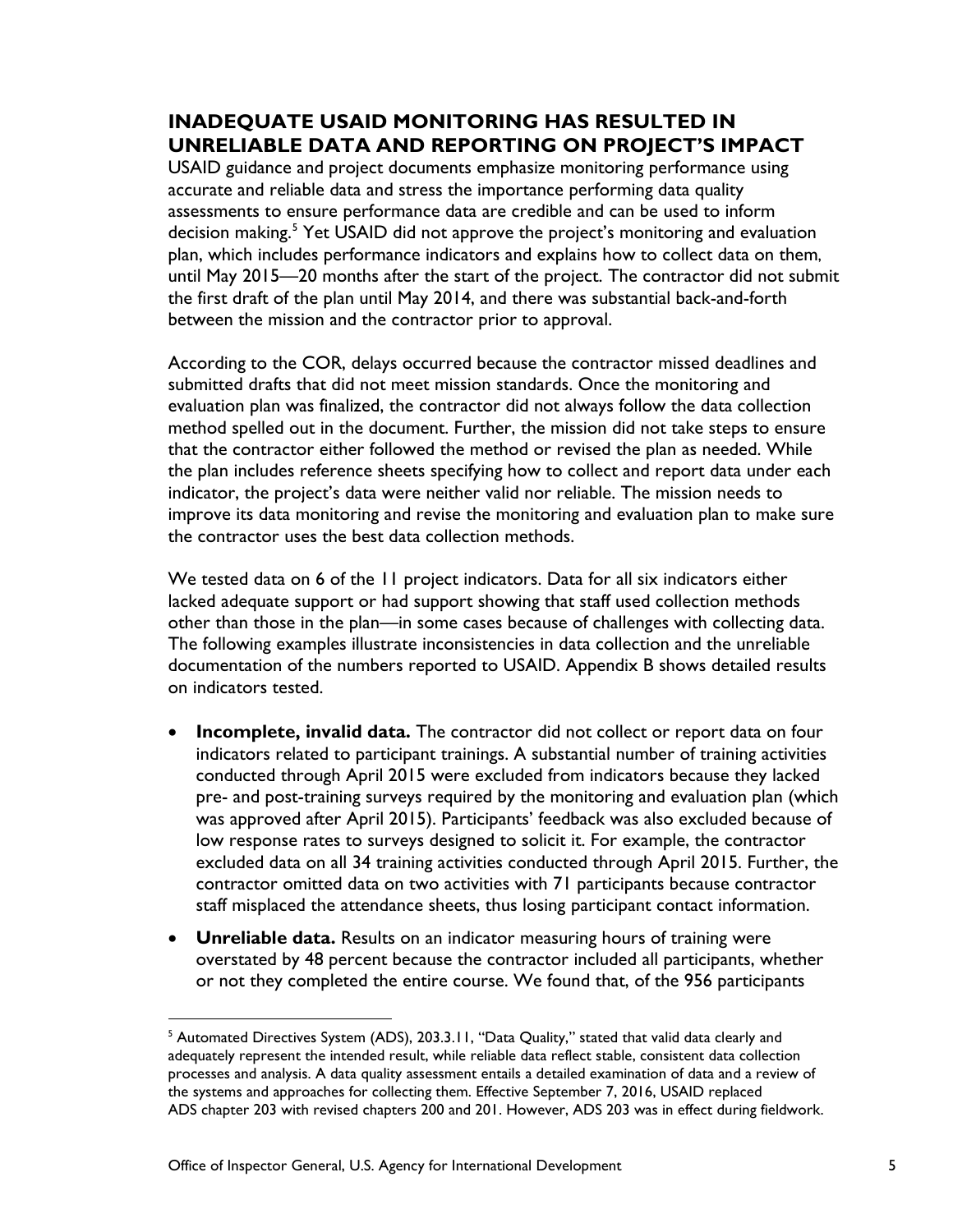given full credit by the project for the 15 activities tested, only 609 completed the entire training. As a result, the project reported 12,954 hours versus the audited total of 6,735 hours of training, an overstatement of 48 percent. Contractor staff attributed this problem to trouble using sign-in sheets; staff found it difficult to ensure participants signed in each day and participants complained that the requirement was burdensome.

The mission's first and only data quality assessment, conducted in August 2015, was not comprehensive. It covered just 4 of the plan's 11 indicators. Further, it was conducted shortly after the monitoring and evaluation plan was finalized, when the contractor had limited data available.

Failure to ensure adequate support or use approved methods means that the mission does not have accurate information to evaluate the project's impact and make informed decisions about continued programming.

#### <span id="page-9-0"></span>**PROJECT LACKED A CONSISTENT FOCUS ON BUILDING LONG-TERM ECONOMIC AND OPERATIONAL CAPACITY AND ENSURING SUSTAINABILITY**

Agency guidance stated that, generally, "project outcomes are expected to be sustainable, meaning they continue or evolve under their own momentum or actions, without continued donor intervention."<sup>[6](#page-9-1)</sup> Consistent with this guidance, the two key goals of ATAARI were to strengthen the capacity of eligible APEC members to advance regional economic integration, along with the operational capacity of the APEC Secretariat. However, USAID allowed the contractor to implement several activities that did not focus on these goals or were not sustainable.

#### **USAID Funded Some Project Activities That Were Not Aimed at Supporting Regional Economic Integration**

USAID's COR approved activity proposals not focused on strengthening the eligible members targeted by ATAARI. Because the mission designed the contract to be flexible but did not implement processes to ensure focus, some activities implemented were aligned with APEC priorities but not clearly linked to achieving ATAARI's goals. Further, while activities had indirect links to trade and investment and allowed for sharing of information in these areas, they may not be sustainable without the contractor's continued coordination and financial support. To determine the benefits and sustainability of implemented activities, we solicited feedback through a survey questionnaire of beneficiaries from eligible members that received assistance from the project. Based on the results of our survey of 15 beneficiaries, 67 percent indicated that they did not know, or it was too soon to tell, if project activities would be sustainable without further support from ATAARI.

We also analyzed proposals for 18 of 92 activities (international travel workshops and technical reports) funded by ATAARI and found that 6 proposals did not address how

<span id="page-9-1"></span> <sup>6</sup> ADS 201.3.16.3(c), "Sustainability Analysis (Mandatory)." This chapter, dated October 1, 2015, was in effect during the audit but was removed in a subsequent revision.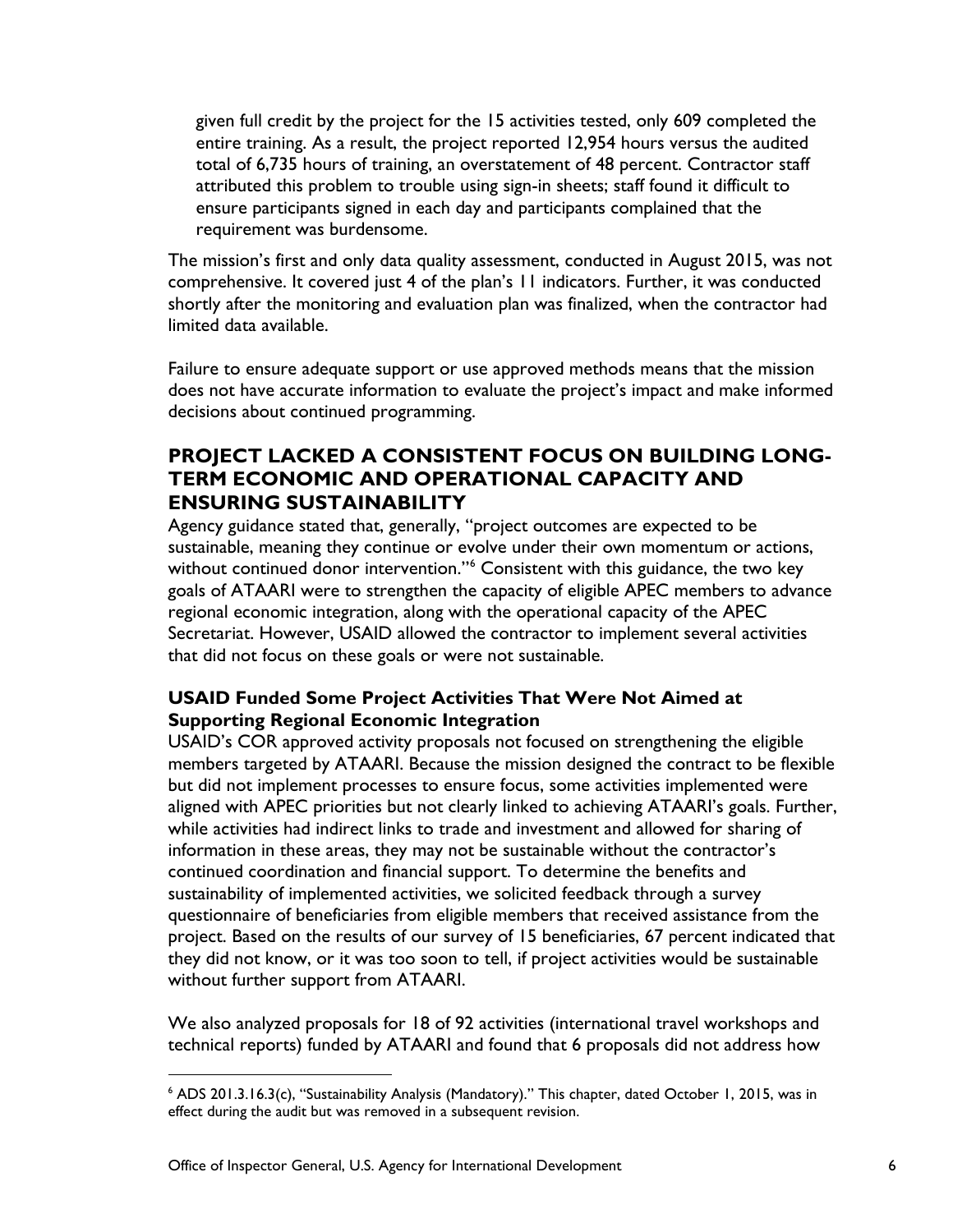the interventions would benefit or strengthen eligible members. In addition, the project funded 11 workshops aimed at bringing together participants to share information on issues important to APEC's work, move an initiative forward, or discuss opportunities for capacity building. However, it was not clear how some of these activities would benefit eligible members. Further, the contractor did not include these activities in the outcome indicators since these activities could not be measured to determine if they were contributing to the overall goal of ATAARI. For example, in February 2014, the project organized a meeting on business facilitation to assist a broader discussion among the delegates on future initiatives in this area, but it was not clear how the activity would benefit eligible members. ATAARI spent more than \$289,000 on these 11 workshops.

While the contract allowed the contractor to pay travel costs and support meetings and workshops, continuing these types of activities beyond the project period is questionable without continued financial support. The mission wrote the contract to spend funds for travel supporting U.S. priorities and to help build the capacity of eligible members to host APEC's annual summits. However, these were short-term activities, requiring both funding and coordination. For example, the contractor provided logistical support for workshops and paid travel expenses for eligible members to attend APECwide events. We tested 10 of 68 activities (workshops involving international travel) and found their average duration was 2 days, and ATAARI paid travel costs ranging from \$700 to \$8,100 per participant. The project spent approximately \$1.5 million for these activities.

The project also supported and designed activities to build the capacity of eligible members to understand and meet their responsibilities as future hosts of APEC's annual summit. The project worked with Philippines, Peru, Vietnam, and Papua New Guinea, the APEC host members for 2015 to 2018, at a cost of approximately \$378,000. However, these activities were not directly captured in the performance indicators, limiting USAID's ability to determine their long-term benefit.<sup>[7](#page-10-0)</sup> While supporting eligible members hosting the APEC annual summit may have led to more effective meetings, this support may have little long-term impact for all APEC members.

Several factors led to the lack of focus on ATAARI goals and sustainability. First, the contractor did not develop the overall project work plan as required in the contract. This plan should have outlined activities to be implemented over 5 years and linked activities to the project's goals. Despite constant follow-up by the COR, the contractor did not submit the plan because of competing priorities.

In addition, the mission did not establish adequate procedures for CORs to follow in approving proposed activities. Of the 92 activities undertaken by ATAARI within the first 26 months, all but 3 were proposed by other U.S. Government agencies, in many

<span id="page-10-0"></span> $<sup>7</sup>$  The project had two indicators that disaggregated information on host-country participants. However,</sup> one of these indicators captured information only on workshops and trainings, while the other was limited to the participants' application of trade and investment liberalization practices learned through the project.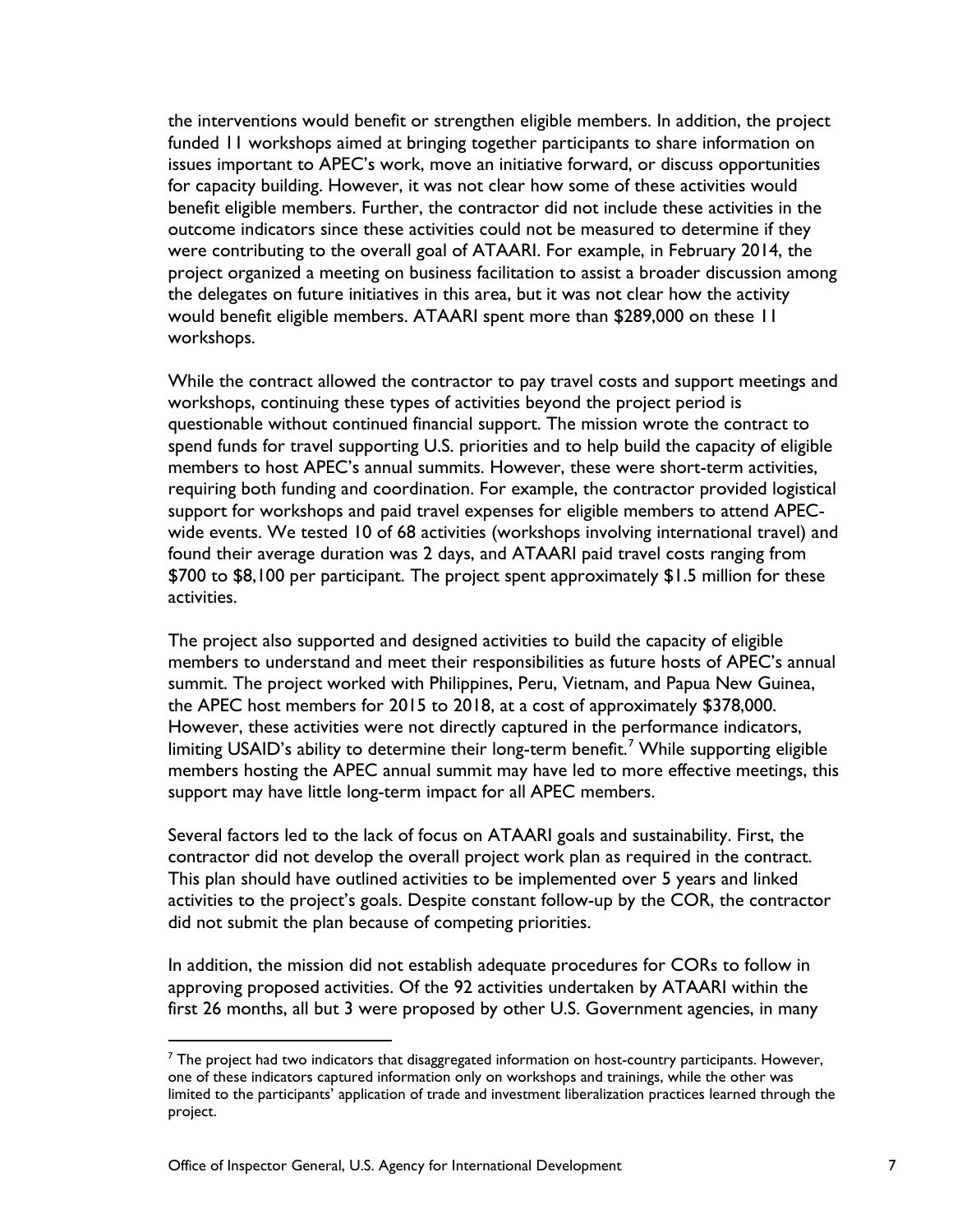cases, without technical guidance from the COR. The COR attributed some activities' lack of focus on strengthening eligible members to the proposals coming from U.S. Government agency staff who were not development experts. However, despite this, the COR was not involved in developing proposals and did not notice that many approved proposals did not include specific language on benefits to eligible members.

According to an official from another U.S. Government agency involved in project activities, the types of activities supported under ATAARI may not be sustainable for eligible members with limited resources beyond the end of the project. Mission officials noted that activities that provided logistical support for workshops and paid travel expenses were not typical USAID development approaches, and questioned whether USAID was the appropriate organization to implement this project.

#### **Project Provided Few Capacity-Building Activities To Improve APEC's Secretariat**

The contract required that 20 percent of the project's resources be applied to strengthening the APEC Secretariat operations. It further stipulated that activities in this component were to be phased out by October 31, 2016—36 months into the project indicating the importance of undertaking activities under this component early in the project.

Despite these requirements, in the first 26 months the contractor implemented minimal activities to strengthen the capacity of the APEC Secretariat. As of December 30, 2015, the project had devoted less than \$100,000 of the \$3.09 million total project expenditures—less than 3 percent of the total—to the APEC Secretariat's capacitybuilding activities. The contractor implemented only four activities during that time: a seminar related to developing APEC's strategic plan, training on information technology, a technical study on realignment of the Secretariat's finances, and annual retreats for the Secretariat staff.

Limited activities to build capacity occurred for several reasons. According to the project leader, while developing the annual work plans for the first 3 years, the contractor held meetings with Secretariat staff to determine what activities ATAARI should implement. During those meetings, APEC Secretariat staff did not ask for additional capacity-building activities or support. In addition, the deputy project leader said that staffing at the Secretariat was limited; hence, the contractor needed to ensure that it was not overwhelming the staff with programs and trainings. However, an APEC senior official told us he was unaware that more assistance could have been provided. When he learned that more assistance was available, he said APEC would have asked for help to improve human resources development and information technology.

Further, the project's monitoring and evaluation plan did not include any dedicated indicators to measure the direct impact of capacity-building activities for the APEC Secretariat. As a result, there was a lack of accountability for implementing activities and tracking results under this component. Without performance indicators to measure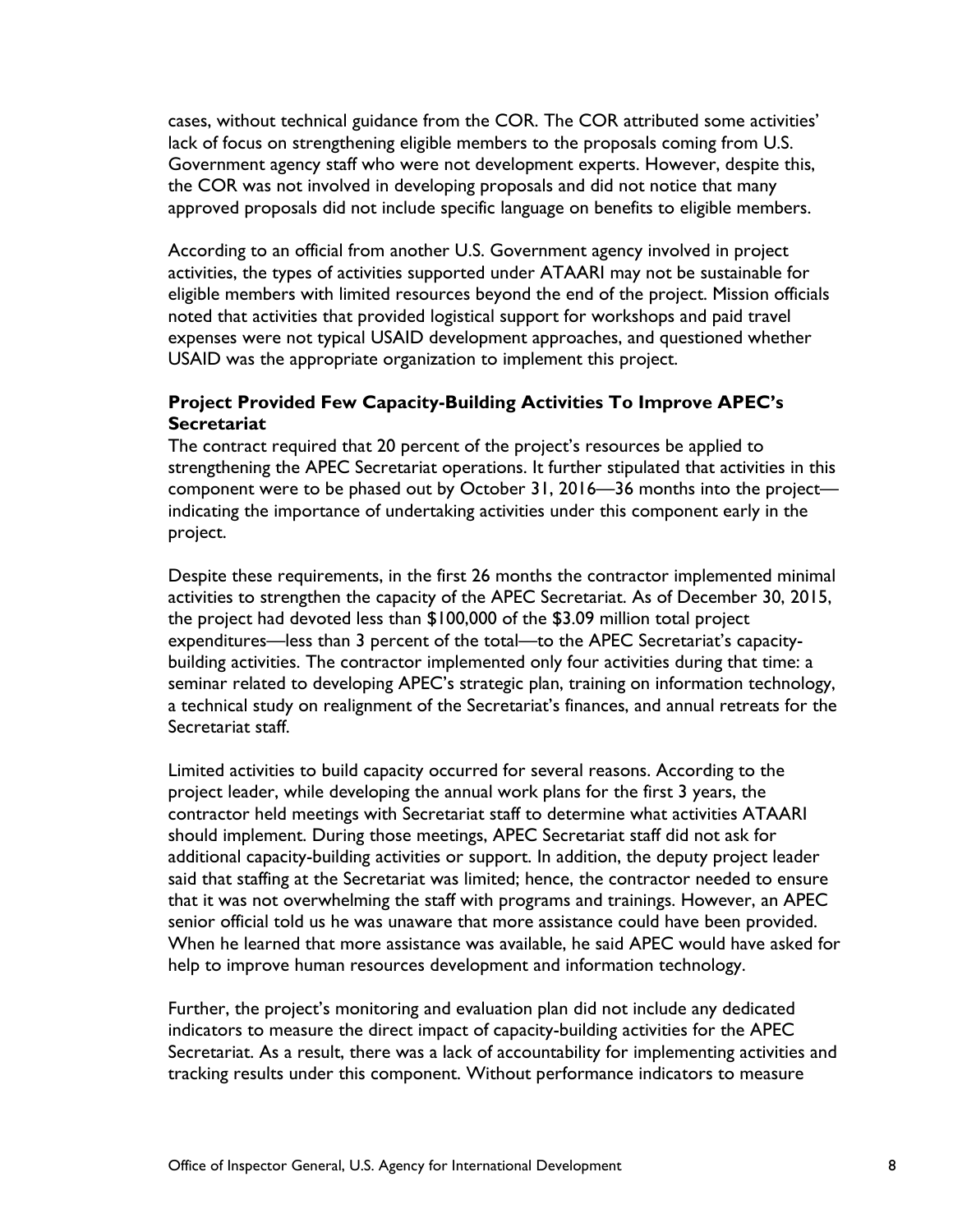capacity-building efforts, neither the mission nor the stakeholders have a clear picture of what improvements or interventions the APEC Secretariat needs to build its capacity.

### <span id="page-12-0"></span>**USAID DID NOT REQUIRE AN INTERAGENCY AGREEMENT AND AWARDED A CONTRACT WITH AMBIGUOUS LANGUAGE, LIMITING ITS ABILITY TO EFFECTIVELY MANAGE THE PROJECT'S FINANCIAL ASPECTS**

While USAID/RDMA has received funding to work on APEC-related activities including ATAARI from State since 2008, no interagency agreement was signed until recently. The lack of an interagency agreement created vulnerabilities in managing the project. Further, the contract language USAID approved was ambiguous as to whether project funds could be used for technical reports provided to APEC members that are not considered eligible for U.S. Government assistance. As a result, ATAARI used project funds for technical reports and did not require ineligible members to share the costs.

#### <span id="page-12-1"></span>**USAID/RDMA PROVIDED SERVICES TO STATE FOR YEARS WITHOUT AN INTERAGENCY AGREEMENT**

Office of Management and Budget procurement policy requires that assisted acquisitions be supported by an interagency agreement.<sup>[8](#page-12-2)</sup> This kind of agreement establishes the general terms and conditions that govern the relationship between the requesting agency—in this case State—and the servicing agency—USAID. Further, USAID guidance stipulates when and how missions may be reimbursed for service provision to other agencies.<sup>[9](#page-12-3)</sup>

Contrary to the guidance, since 2008 USAID/RDMA has awarded two contracts to work on APEC activities using State funding without a signed interagency agreement that clearly delineates each agency's roles and responsibilities. Besides ATAARI—funded by State—the mission has two others cofunded by State. USAID/RDMA also did not establish how State would reimburse them for the cost of managing the project.

We identified multiple vulnerabilities associated with managing the project's financial aspects for years without an interagency agreement:

• State did not record authorized funding commitments, priorities, and programming decisions in formal signed documents. For example, when State authorized the transfer of project funds to the mission, there were no records of decisions made on budgets and flow of funds. Rather, decisions were documented through emails or were ad hoc verbal communications not documented at all. There was no jointly agreed-to written strategic plan guiding projects that were managed by the mission

<span id="page-12-2"></span><sup>&</sup>lt;sup>8</sup> Office of Management and Budget procurement policy, "Improving the Management and Use of Interagency Acquisitions," June 6, 2008.<br><sup>9</sup> ADS Chapter 306, "Interagency Agreements," 2015.

<span id="page-12-3"></span>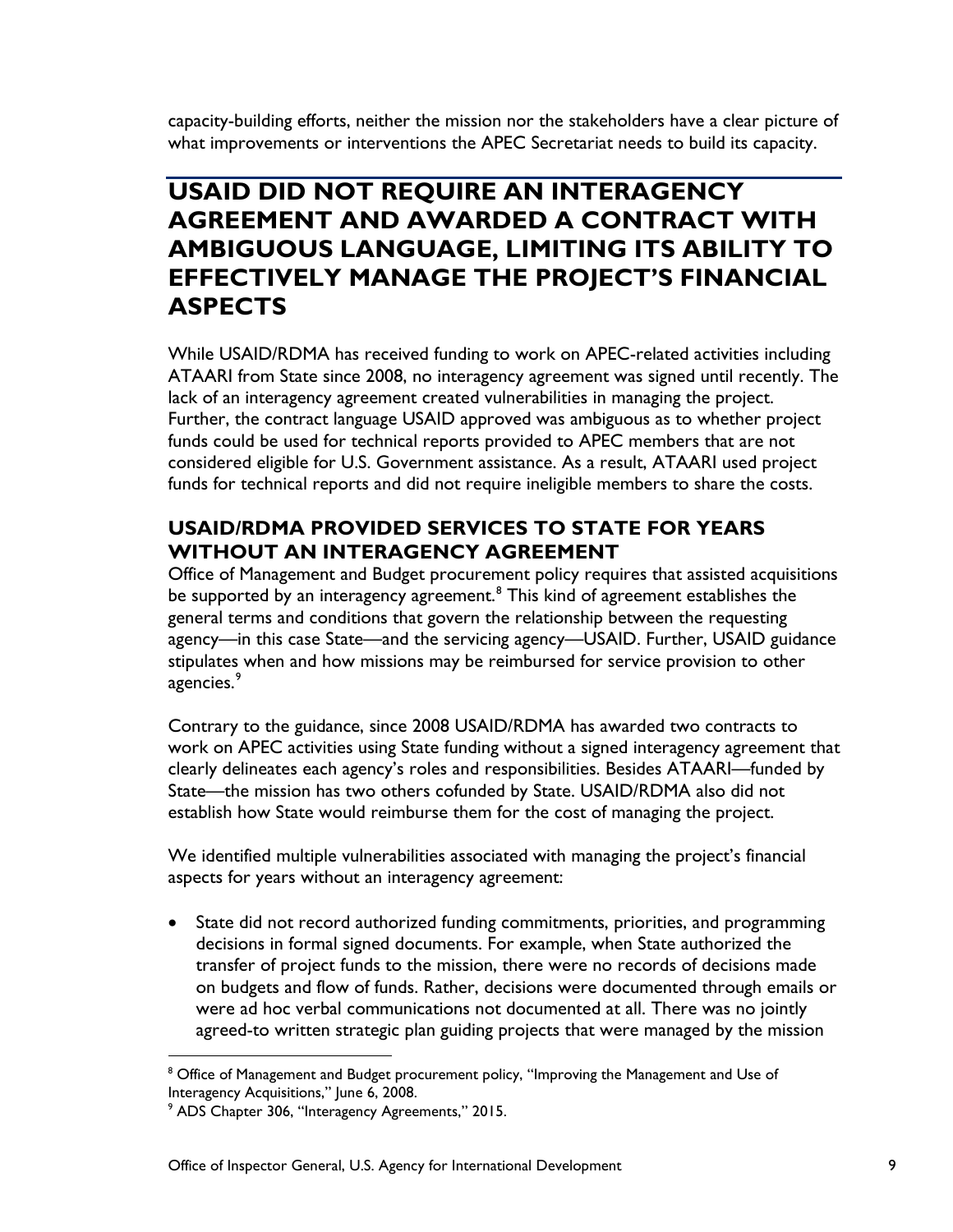using State funds, making it challenging for USAID/RDMA to track funding activities for the project and available funding levels. These practices are in contrast to the Government Accountability Office's "Standards for Internal Control in the Federal Government," which calls for management to design control activities to mitigate risks, including documenting transactions and significant events so that documentation is readily available for review, and to clearly document the internal control responsibilities of the organization.<sup>[10](#page-13-1)</sup>

• According to USAID/RDMA officials, the mission was not involved in the negotiations between USAID/Washington and State to determine the project's funding level. The lack of mission involvement made it challenging for the mission to plan interventions, illustrative budgets, the obligation of funds, and the delineation of roles and responsibilities.

Until 2016, neither USAID nor State considered the lack of an interagency agreement a problem. For example, a State official we interviewed said an interagency agreement was not necessary because the same funding practices had been used for the last 8 years with no concerns. In August 2015, the mission initiated discussions with USAID's Asia Bureau in Washington to seek assistance in convincing State to establish an interagency agreement that would (1) define the procedures under which State would reimburse USAID/RDMA for managing ATAARI and (2) clearly define the roles and responsibilities, giving USAID/RDMA control over implementation and management. In June 2016, State and the mission finally signed an interagency agreement for the project. Our review of the agreement found that it included key elements, such as roles and responsibilities for USAID and State, and established sound financial aspects to authorize the transfer and reimbursement of funds.

#### <span id="page-13-0"></span>**PROJECT FUNDS BENEFITTED INELIGIBLE MEMBERS BECAUSE OF AMBIGOUS CONTRACT LANGUAGE**

According to the contract, project funds should be used to assist APEC members that are eligible for U.S. foreign assistance. However, the language in USAID's contract for ATAARI was ambiguous on paying for technical reports. Funds used for activities should reflect the portion of the costs attributed to the eligible members that benefit; if ineligible APEC members benefit, the portion of costs attributable to them should be paid by APEC or other donors, rather than supported by ATAARI.

Because of the contract language ambiguity on sharing of costs, the contractor shared the costs of workshops among eligible and ineligible members, but not those of technical reports. We examined 8 of 24 technical reports completed in the first 26 months of the project and found that the contractor charged 100 percent of the costs to the project although the reports benefited both eligible and ineligible APEC members.

In some cases, the contractor provided workshops and prepared related technical reports on the same subjects, but only shared the costs of the workshops. For example,

<span id="page-13-1"></span><sup>&</sup>lt;sup>10</sup> Principle 10.03 of the Standards. GAO-14-704G, September 2014.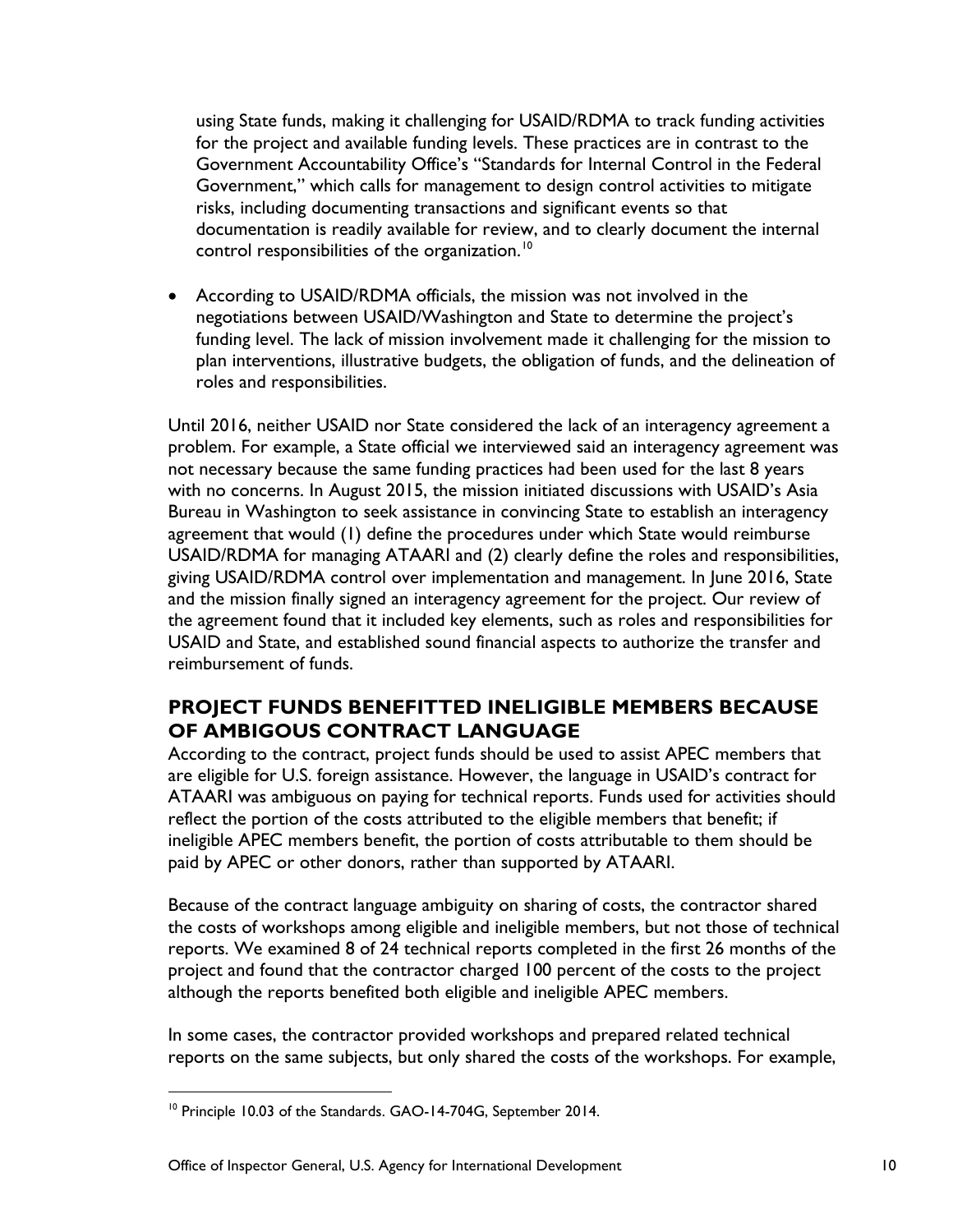for two workshops held in 2015—"Women's Entrepreneurship in APEC Initiative" and "Policies Affecting Trade in Health Care Products"—the contractor prepared related technical reports. While the costs for the workshops were shared by participating ineligible members, the costs for the technical reports were not.

According to the project leader, this practice began under ATAARI's predecessor project. ATAARI expended \$182,000 of \$1,147,000 on the technical reports without assessing ineligible members a fee, which could have gone toward other project needs.

## <span id="page-14-0"></span>**CONCLUSION**

USAID/RDMA has a longstanding relationship with APEC, dating back as far as 2008 with ATAARI's predecessor project. ATAARI was designed to build the capacity of both eligible members and the APEC Secretariat. However, the project has suffered from lack of focus and from implementation of activities that, by nature, cannot be sustained by either APEC or the eligible members they targeted. Further, poor data, the lack of an interagency agreement with State, and ambiguous contract language create vulnerabilities for USAID/RDMA in terms of both project management and oversight. Without efforts to address these issues, the long-term impact of ATAARI is unclear. ATAARI also points to lessons learned for USAID to follow should it manage any follow-on APEC projects, including having an interagency agreement in place with State.

#### <span id="page-14-1"></span>**RECOMMENDATIONS**

To improve data quality and address focus and sustainability concerns, we recommend that USAID/RDMA:

- 1. Conduct a comprehensive data quality assessment of project data to verify that they meet data quality standards.
- 2. After the data quality assessment, review and revise the project's monitoring and evaluation plan with the contractor, and implement controls to enforce the plan's use.
- 3. Implement procedures for the contracting officer's representative to follow to confirm, prior to approval, that activity proposals from other U.S. Government agencies clearly relate to project goals.
- 4. Assess the focus of all project activities in the current work plan, and direct the contractor to revise the plan as necessary so that activities advance project goals.
- 5. Require the contractor to implement an overall project work plan that includes activities focused on achieving the project goals.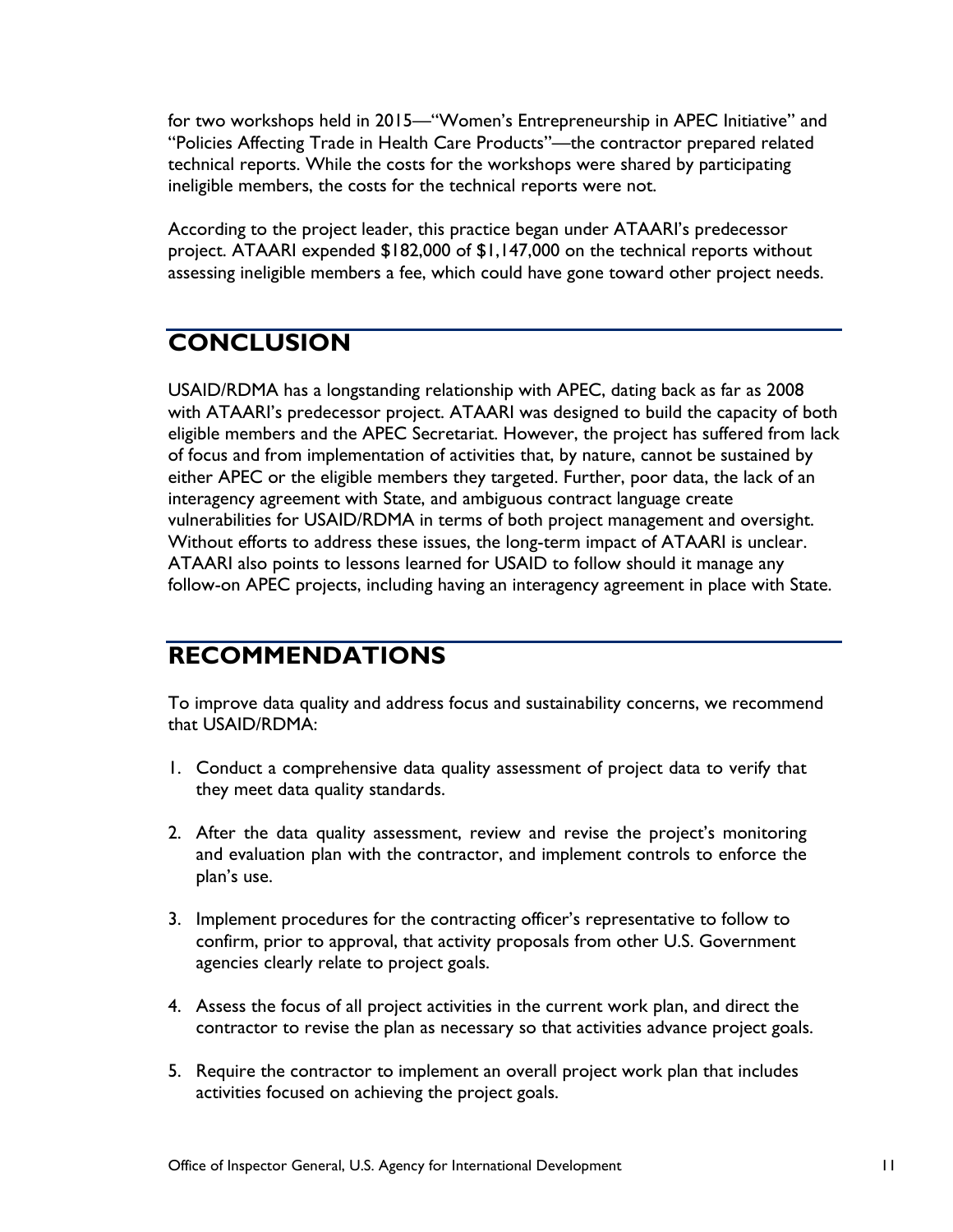- 6. Require the contractor to conduct an assessment of the capacity of the Asia-Pacific Economic Cooperation Secretariat, use the results and input from the Secretariat to formulate capacity-building activities that can be completed in the time remaining, and modify the contract as necessary.
- 7. Require the contractor to revise the project's monitoring and evaluation plan to include indicators for the additional capacity-building activities for the Asia-Pacific Economic Cooperation Secretariat.

To improve planning and management of the project's financial aspects, we recommend that USAID/RDMA:

8. Review the contract language and revise as appropriate to clarify whether technical reports should be funded entirely by the project.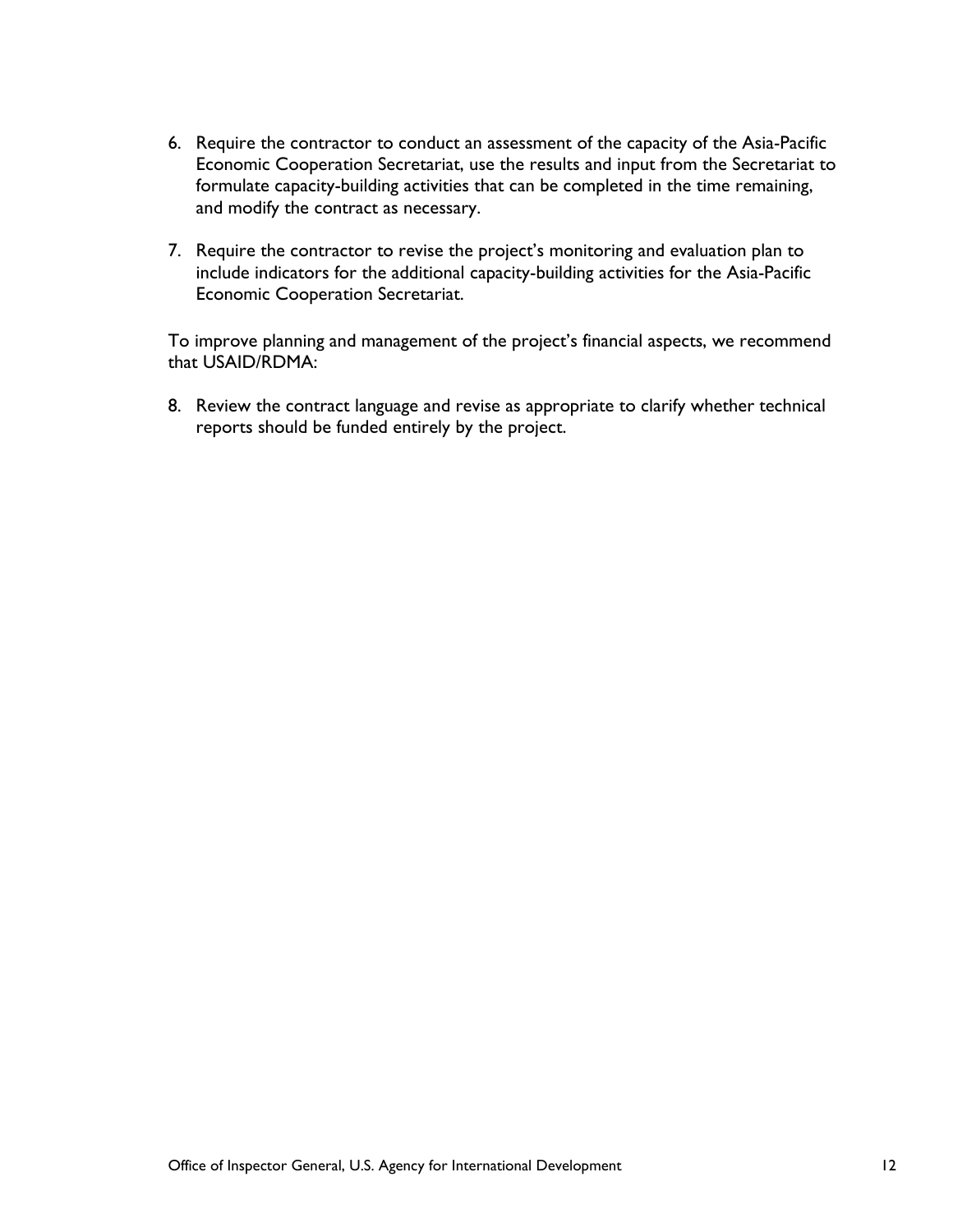# <span id="page-16-0"></span>**OIG RESPONSE TO AGENCY COMMENTS**

We provided USAID with our draft report on April 11, 2017, and on May 15, 2017, received its response, which is included as appendix C. The Agency agreed with recommendations 1, 2, 3, 4, 5, 6, and 8 and disagreed with recommendation 7; however, it made management decisions on all of them and took final action on recommendations 3, 4, 5, 6, 7, and 8. In addition, we revised selected content based on USAID's technical comments.

While we acknowledge management's decision and final action on recommendation 7, we disagree with USAID's decision not to improve its monitoring and evaluation plan by adding indicators measuring the impact of activities to build the Secretariat's capacity. USAID noted that one output indicator counts APEC policies and procedures improved; however, as we noted in our finding, this measure does not directly indicate what the contractor did in the way of capacity building. Having modified the contract to extend Secretariat capacity-building activities for the full 5 years of the project, USAID has an opportunity to measure the impact of additional capacity building.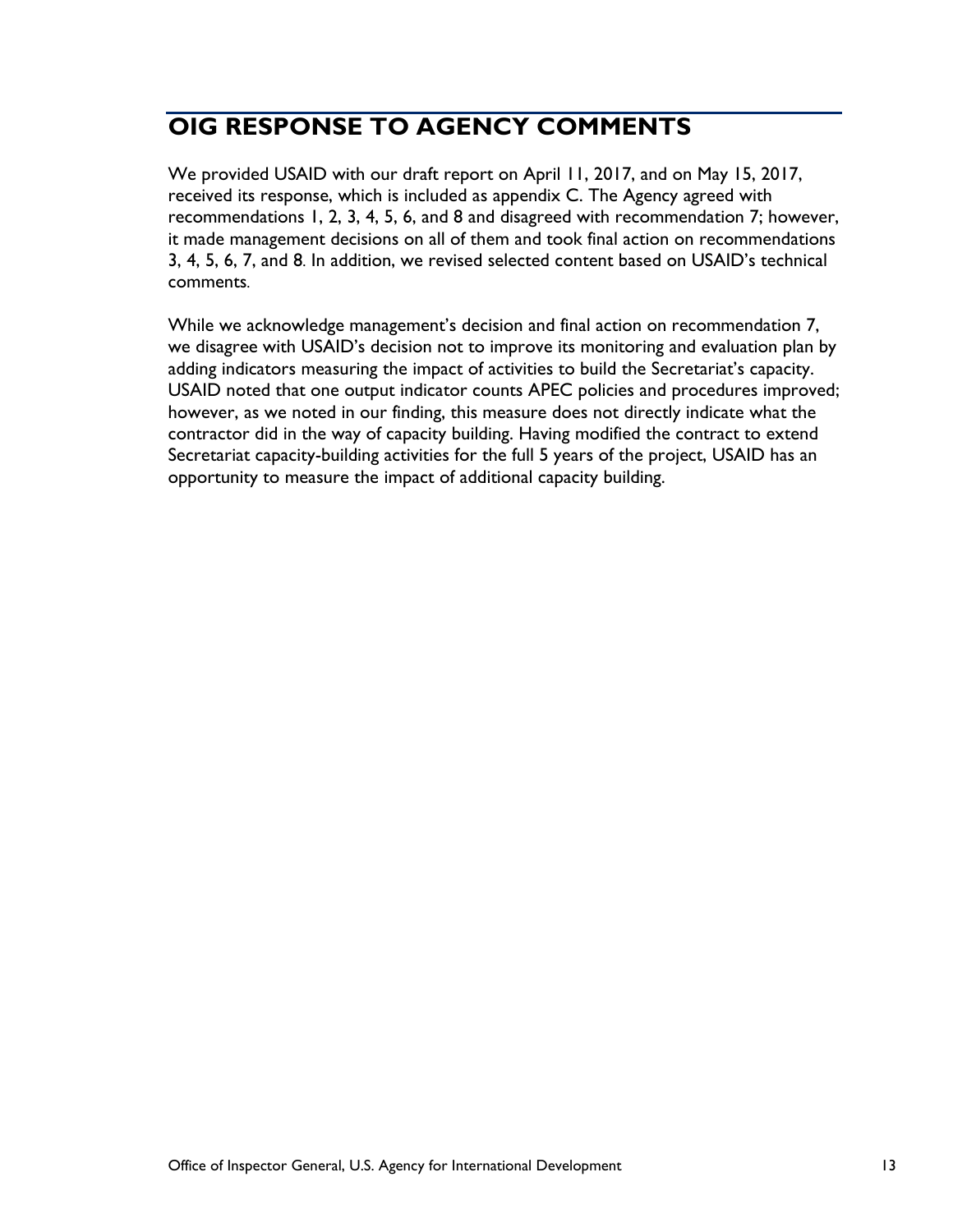# <span id="page-17-0"></span>**APPENDIX A. SCOPE AND METHODOLOGY**

We conducted our work from February 8, 2016, through April 11, 2017, in accordance with generally accepted government auditing standards. Those standards require that we plan and perform the audit to obtain sufficient, appropriate evidence to provide a reasonable basis for our findings and conclusions based on our audit objectives. We believe that the evidence obtained provides a reasonable basis for our findings and conclusions based on our audit objectives.

The purpose of this audit was to determine whether (1) USAID/RDMA's APEC Technical Assistance To Advance Regional Integration Project was achieving its planned results to support regional economic integration within APEC and increase APEC's institutional capacity and (2) USAID/RDMA planned and managed the financial aspects of the project in accordance with Agency policies and procedures.

The period of performance under the contract is from November 1, 2013, to October 31, 2018. As of March 30, 2016, the mission had obligated approximately \$12 million and expended \$9 million. The audit covered selected project activities from start-up in November 2013 through December 30, 2015. The audit team performed fieldwork in Manila, Philippines; Bangkok, Thailand; Singapore; and the Washington, DC, metro area.

In planning and performing the audit, the audit team assessed significant controls that USAID/RDMA used to monitor project activities: site visit reports, portfolio reviews, a data quality assessment, the contract and modifications, and the monitoring and evaluation plan. The audit assessed the mission's policies and procedures for managing financial aspects of the project. In addition to the significant controls, the audit team reviewed the contractor's quarterly and annual progress reports, as well as the annual work plans and financial data.

During fieldwork, the audit team met with officials at USAID/RDMA in Bangkok; the APEC Secretariat in Singapore; select U.S. Government agency officials in the Washington, DC, metro area, representing State, the U.S. Trade Representative, and the Department of Commerce; and the contractor's monitoring and evaluation team, also in the Washington, DC, metro area. In Manila, we met ATAARI beneficiaries from the Philippine Government Department of Energy and the Department of Trade and Industry to get their feedback on the project. We also solicited feedback on the benefits and sustainability of project activities through a survey questionnaire to U.S. Government agency officials and eligible APEC members' beneficiaries. In addition, the team examined the mission's fiscal year 2015 annual self-assessment of management controls—which the mission is required to perform to comply with the Federal Managers' Financial Integrity Act—to check whether the assessment cited any relevant weaknesses.

In assessing the progress of the activities carried out under the contract, the audit team reviewed the contractor's quarterly and annual progress reports from the start of the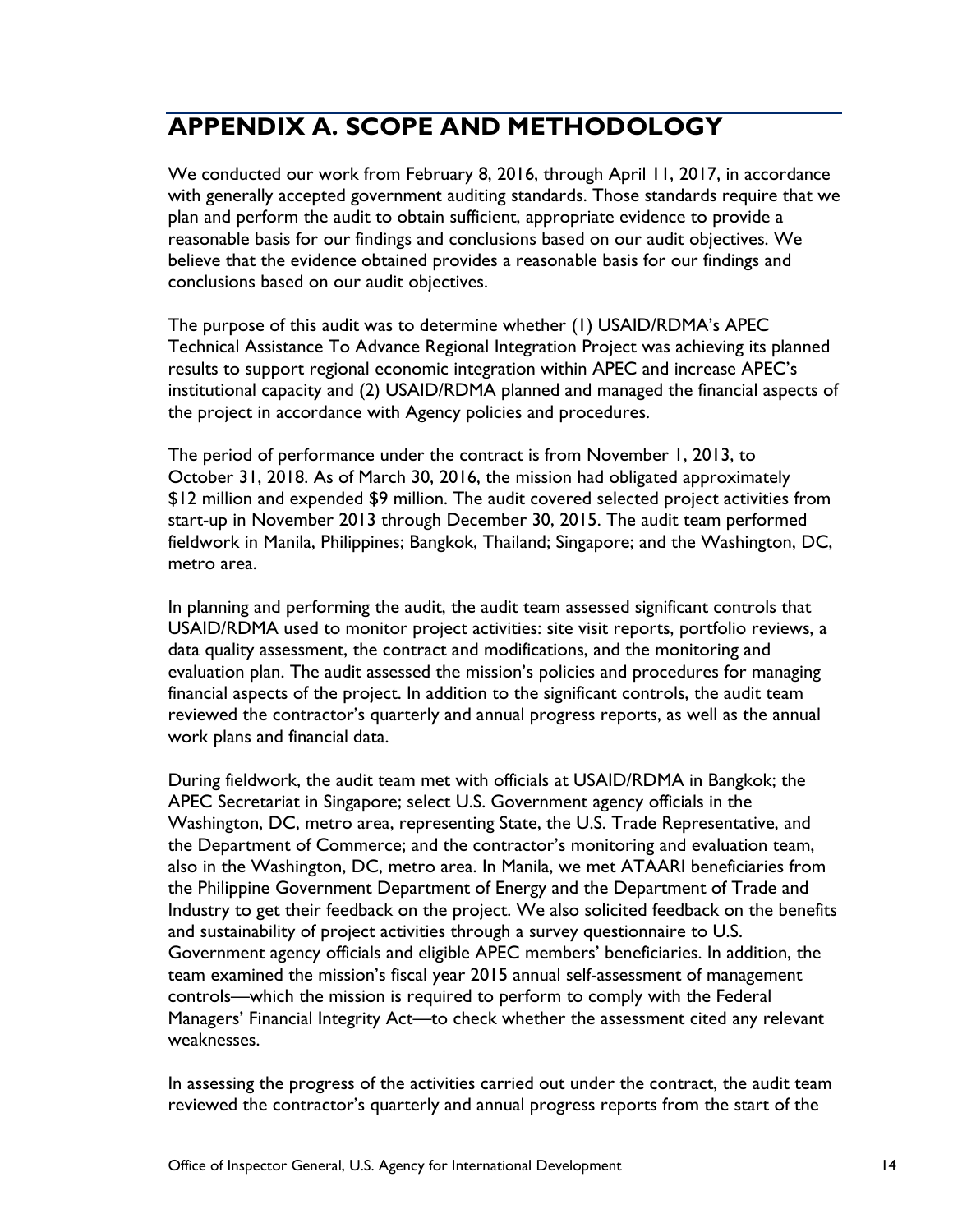project through December 2015. We interviewed mission officials, Nathan staff, APEC Secretariat staff, and government officials. Finally, the audit team reviewed USAID/RDMA's August 2015 data quality assessment of the project.

Through interviews, documentation reviews, and data analysis, the audit team learned (1) what the project's main goals were, (2) how the mission and the contractor monitored the project, (3) how the mission checked the quality of the data reported, and (4) whether the mission, contractor, and stakeholders were aware of any allegations of fraud or other potential illegal acts.

To obtain information from participants, we conducted interviews with U.S. Government agency officials during fieldwork, and judgmentally selected 9 of 23 who had proposed initiatives implemented by the project. The sample selection was based on the different agencies promoting APEC priorities, the project area, the type of activity that related to the objective of the project, and the location. During fieldwork, the audit team interviewed staff from the APEC Secretariat to learn about the project's activities, accomplishments, and challenges and to assess the impact of the interventions on the project's objectives. To determine the benefits and sustainability of implemented activities, we solicited feedback through a survey questionnaire to U.S. Government agencies and beneficiaries from eligible members receiving assistance from the project. The survey recipients were judgmentally selected from 10 of 91 activities representing approximately 11 percent of the total activities. The sample selection was based on high dollar amount of activity costs and the project area. We received responses for 17 of 36 questionnaires emailed, representing a 47 percent response rate.

We judgmentally selected 6 of 11 performance indicators for testing. This selection included all four of the project's outcome indicators, and two of seven output indicators. These output indicators were selected because they were representative of project activities that increased members' capacity and focused on strengthening regional integration. To verify the accuracy of the figures, we traced reported results to documentation maintained by the contractor. In doing so, we relied extensively on computer-processed data in Excel spreadsheets and databases maintained by the contractor in Arlington, VA. The results of data tests showed that data for all six indicators were collected using methodologies inconsistent with those prescribed in the approved monitoring and evaluation plan—casting doubt on their validity and reliability. However, because we reviewed these data along with other available evidence, we believe the opinions, conclusions, and recommendations in the report are valid. Since we judgmentally selected the indicators, the results and conclusions related to the analysis were limited to the items tested and cannot be projected to all indicators. We believe our substantive testing was sufficient to support the audit's findings.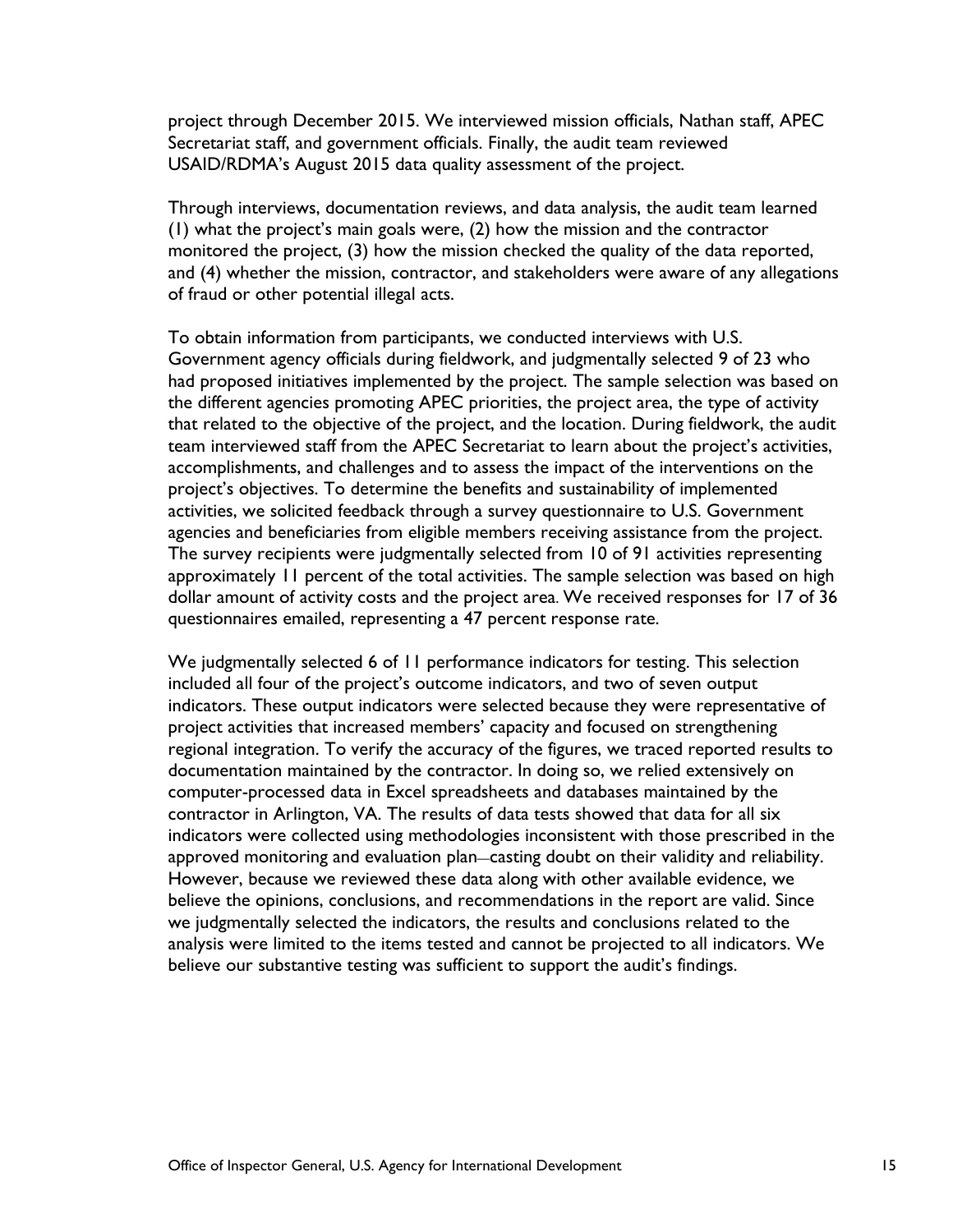### <span id="page-19-0"></span>**APPENDIX B. REVIEW RESULTS FOR SELECTED PERFORMANCE INDICATORS AS OF DECEMBER 1, 2015**

| Indicator                                                                                                                                                                                                                                                              | <b>Review Results</b>                                                                                                                                                                                                                                                                                                                                                                                                                                                                                                                                                                                                                                                                                                                                                                                                                                                                                                       |
|------------------------------------------------------------------------------------------------------------------------------------------------------------------------------------------------------------------------------------------------------------------------|-----------------------------------------------------------------------------------------------------------------------------------------------------------------------------------------------------------------------------------------------------------------------------------------------------------------------------------------------------------------------------------------------------------------------------------------------------------------------------------------------------------------------------------------------------------------------------------------------------------------------------------------------------------------------------------------------------------------------------------------------------------------------------------------------------------------------------------------------------------------------------------------------------------------------------|
| Outcome 1: Percentage of workshop or<br>training participants who state that their<br>capacity has increased as a result of<br>ATAARI training/workshops.                                                                                                              | Unreliable. Data collection did not include a substantial<br>number of trainings and participants; hence, data collection is<br>not consistent with the monitoring and evaluation plan. Only<br>7 of 68 trainings conducted were reported, and only 134 of<br>403 training participants completed both pre- and post-<br>training questionnaires for the 7 reported trainings.                                                                                                                                                                                                                                                                                                                                                                                                                                                                                                                                              |
| Outcome 2: Percentage of participants in<br>U.S.-funded APEC capacity-building<br>activities responding that they applied<br>trade and investment liberalization<br>practices.                                                                                         | Unreliable. Only 23 of 32 trainings conducted had follow-up<br>surveys a year after training as required in the monitoring and<br>evaluation plan. Surveys of some participants were not<br>conducted because the contractor misplaced the attendance<br>sign-in sheets for two trainings. Other trainings were<br>excluded from follow-up surveys because they were meetings<br>(not trainings) or the project had no substantive responsibility<br>for them; however, this was not articulated in the monitoring<br>and evaluation plan. Of the 23 trainings surveyed, only 14 met<br>the response rate threshold of 25 percent needed to be<br>considered valid for indicator reporting. Further, the project<br>did not design the survey questionnaire to ask whether<br>respondents had received similar training and whether<br>changes in policy or practice were attributable to the project<br>or another source. |
| Outcome 3: Number of participants in<br>U.S.-funded APEC capacity-building<br>activities responding that changes in laws,<br>regulations, or processes in their home<br>economy were influenced by the trade<br>and investment liberalization practices<br>shared.     | Unreliable. Only 15 of 32 trainings conducted had follow-up<br>surveys. The project did not obtain feedback for 90 of 736<br>(12 percent) of the total number of participants for the 15<br>trainings surveyed. In addition, the target for this indicator<br>was presented as a percentage instead of an absolute number.<br>Of the 15 trainings surveyed, only 10 met the response rate<br>threshold of 30 percent needed to be considered valid for<br>indicator reporting.                                                                                                                                                                                                                                                                                                                                                                                                                                              |
| Outcome 4: Percentage of participants in<br>U.S.-funded APEC capacity-building<br>activities responding that changes in laws,<br>regulations, or processes in their home<br>economy were influenced by the trade<br>and investment liberalization practices<br>shared. | Unreliable. The data collected for this indicator are the same<br>as that for Outcome 3. While Outcome 3 reports on the<br>absolute number and Outcome 4 reports on the percentage<br>of participants, both indicators track the same outcome.<br>Further, the target for this indicator was set too low<br>(3 percent); the project achieved 30 percent, which far<br>exceeded the target.                                                                                                                                                                                                                                                                                                                                                                                                                                                                                                                                 |
| Input 2: Person-hours of training<br>completed in trade- and investment-<br>enabling environment supported by U.S.<br>Government assistance.                                                                                                                           | Invalid. The audit determined that only 609 participants<br>completed the entire training for the 15 trainings tested of<br>the total 57 trainings conducted, versus the 956 participants<br>given full credit by the project. This resulted in over-<br>reporting by 6,219 person-hours (48 percent) over the<br>reported results data of 12,954 person-hours.                                                                                                                                                                                                                                                                                                                                                                                                                                                                                                                                                             |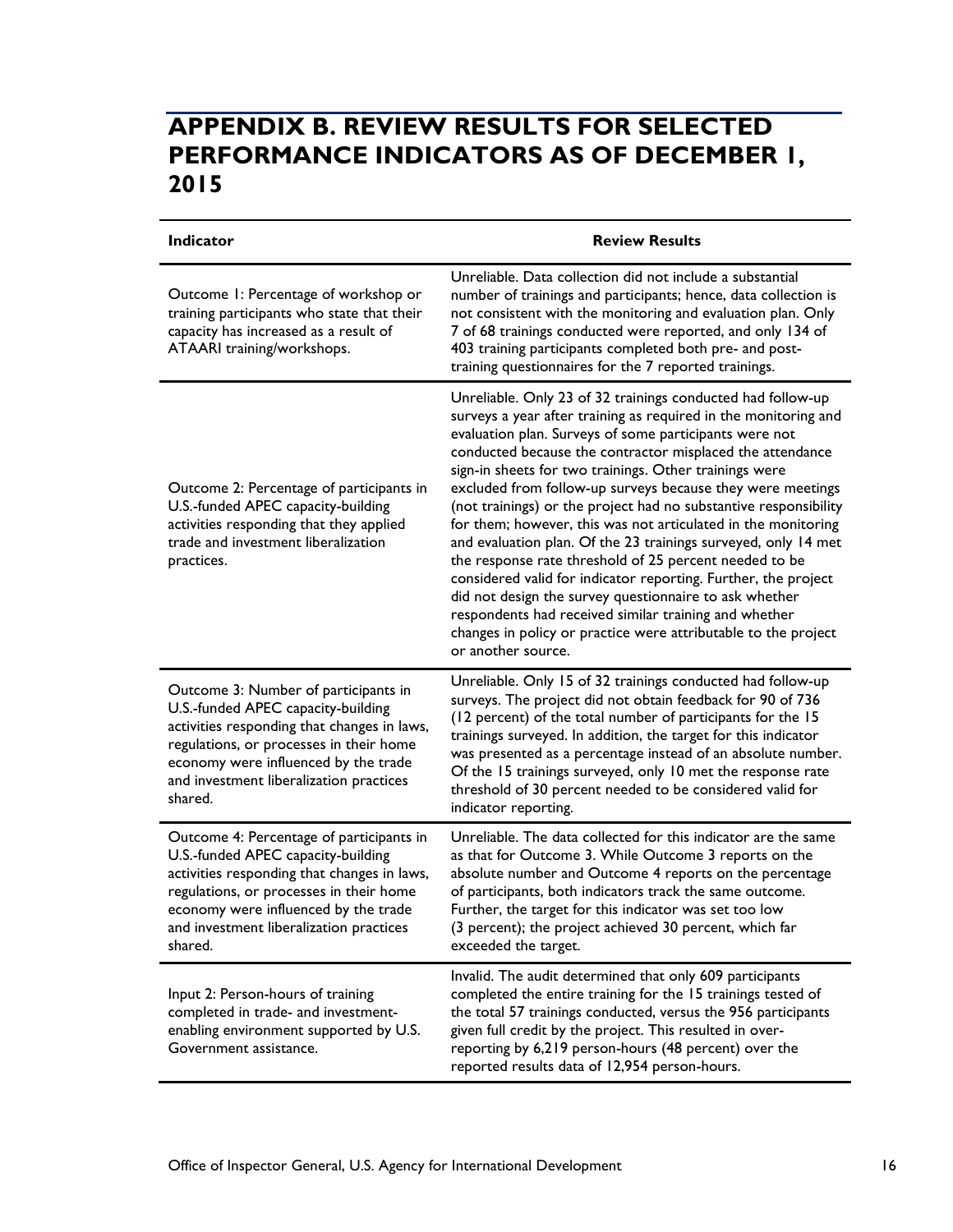| <b>Indicator</b>                                                                                                          | <b>Review Results</b>                                                                                                                                                                                                                                                     |
|---------------------------------------------------------------------------------------------------------------------------|---------------------------------------------------------------------------------------------------------------------------------------------------------------------------------------------------------------------------------------------------------------------------|
| Custom Indicator 1.1.1: Number of<br>ATAARI fossil fuel subsidy reform<br>recommendations implemented by APEC<br>members. | Unreliable. The project did not use the APEC energy working<br>group summary report, as required under the monitoring and<br>evaluation plan, to determine if recommendations in the Peru<br>fossil fuel subsidy peer review were implemented for<br>indicator reporting. |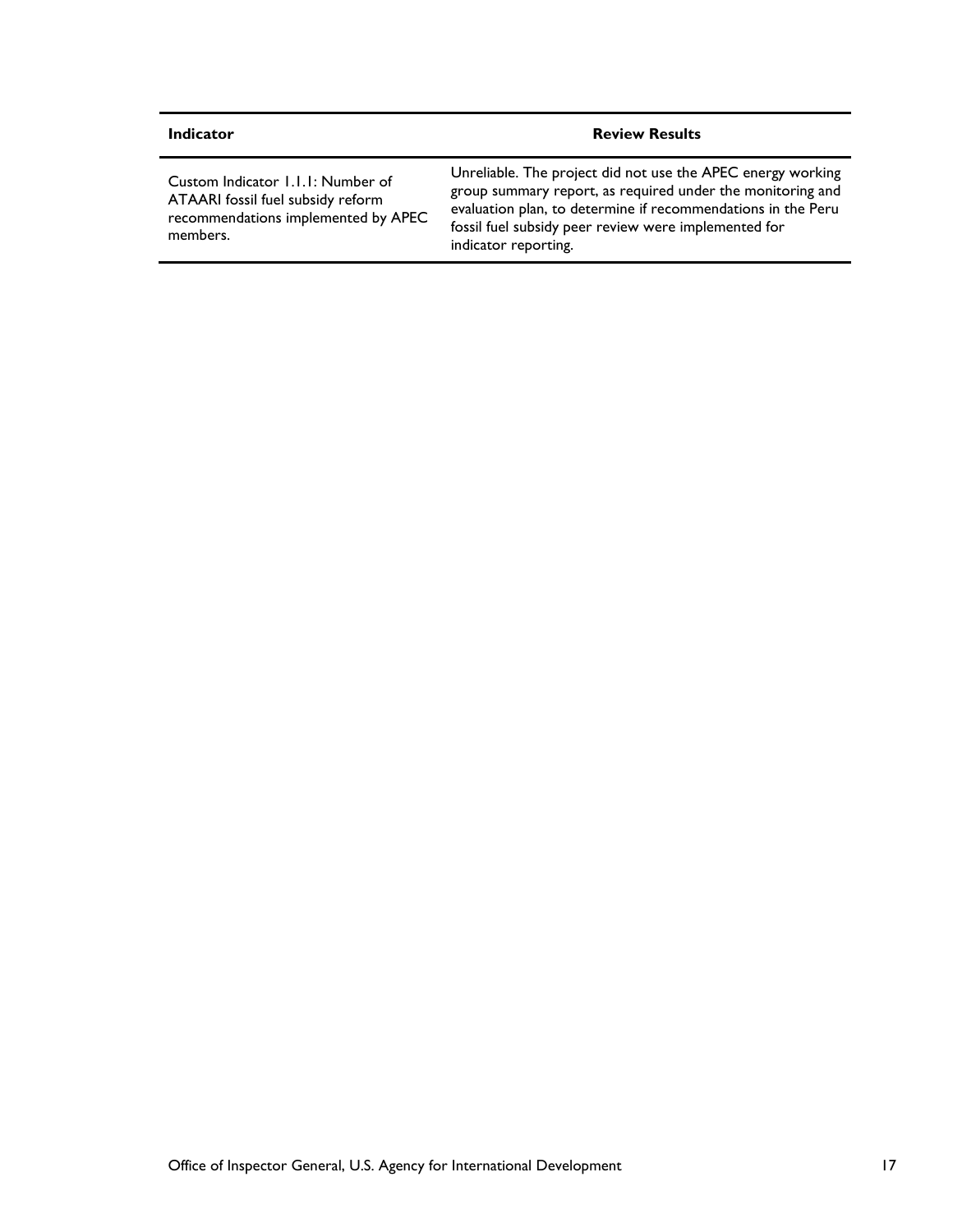## <span id="page-21-0"></span>**APPENDIX C. AGENCY COMMENTS**



May 12, 2017

#### **MEMORANDUM**

| TO:   | Regional Inspector General/Manila, Matthew Rathgeber                                                                                                     |
|-------|----------------------------------------------------------------------------------------------------------------------------------------------------------|
| FROM: | USAID/Regional Development Mission for Asia Mission Director,<br>Beth Paige /s/<br>USAID/Asia Bureau Deputy Assistant Administrator, Reed Aeschliman /s/ |

**SUBJECT:** Management Response to Recommendations in Draft Report on Audit of Asia-Pacific Economic Cooperation (APEC) Technical Assistance to Advance Regional Integration Project (Report 5-486-17-00X-P).

This memorandum transmits our positions on each of the audit recommendations, plans for corrective actions with target completion dates, and documentation of corrective action taken thus far. USAID/Regional Development Mission for Asia (RDMA) agrees with seven of eight recommendations. The task order was transferred to USAID/Asia Bureau on March 28, 2017, and USAID/Asia Bureau will undertake future corrective actions. Therefore, USAID/Asia Bureau is a joint author of this memorandum. We also wish to bring to the RIG's attention that FY16 funding was cut by 50% and future funding for APEC activities under the task order is uncertain. Our responses are listed below.

**Recommendation 1.** Conduct a comprehensive data quality assessment of project data to verify that they meet data quality standards.

**Actions Planned/Taken:** We concur with the recommendation. The Asia Bureau intends to complete a comprehensive data quality assessment (DQA) by June 30, 2017. We believe that the DQA report will provide the evidence needed to close this recommendation.

**Recommendation 2.** After the data quality assessment, review and revise the project's monitoring and evaluation plan with the contractor, and implement controls to enforce the plan's use.

**Actions Planned/Taken:** We concur with the recommendation. In June 2016, the mission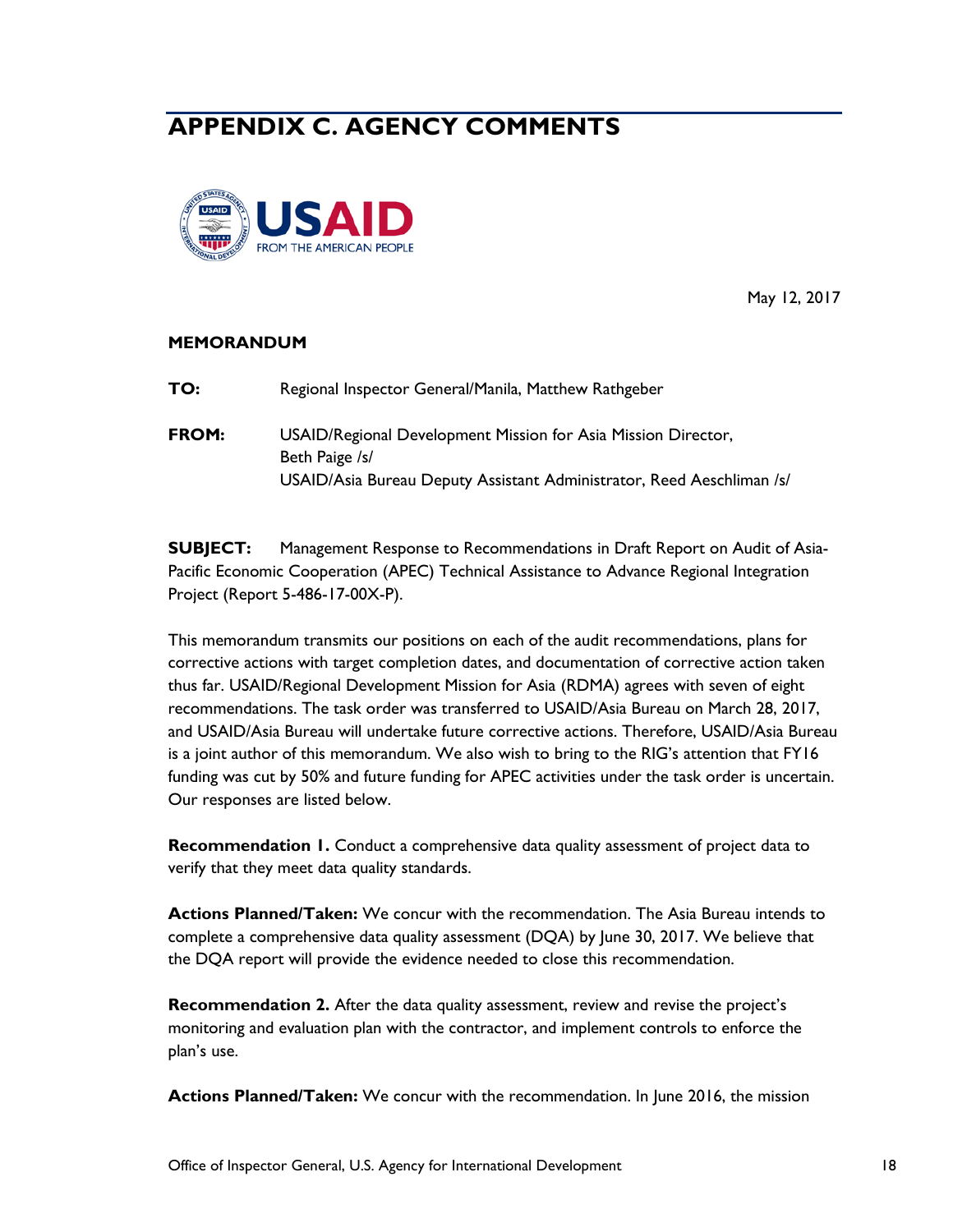approved a revised M&E plan (see Attachment 1). This M&E plan modification addressed concerns indicated by the RIG described in the document "Summary of June 2016 revisions to M&E plan" (see Attachment 10).

The Asia Bureau will ensure implementation of the revised M&E plan by conducting the planned DQA discussed in Recommendation 1, expected by June 30, 2017. Any additional issues that arise from the upcoming DQA will be monitored by observing data collection during site visits. Implementation will be documented in the 2017 M&E report due on December 30, 2017, and in the above-mentioned DQA. We believe that the DQA, the 2017 M&E report and the revised M&E plan will provide the evidence needed to close this recommendation.

**Recommendation 3.** Implement procedures for the contracting officer's representative to follow to confirm, prior to approval, that activity proposals from other U.S. Government agencies clearly relate to project goals.

**Actions Planned/Taken:** We concur with the recommendation. The project implemented procedures for the 2016 - 2018 annual work plans to enhance focus on project goals, and to ensure the COR's continued direction of project activities. As a result of changes to the work plan process, activities from 2016 - 2018 are more focused on the contract's top-line goal of regional integration than those from 2013-2015. Attachment 3 is a March 25, 2016, document that defines the new US-ATAARI work plan process. USAID no longer considers unsolicited work plans from U.S. Government Agencies. Instead, the new formalized work plan development process outlines a consultative process whereby the COR, in consultation with State/EAP and interagency stakeholders, reviews possible new workstreams for alignment with program objectives and priorities for the year. We suggest that this recommendation be closed on issuance of the final report (see Attachment 3).

**Recommendation 4**. Assess the focus of all project activities in the current work plan, and direct the contractor to revise the plan as necessary so that activities advance project goals.

**Actions Planned/Taken:** We concur with the recommendation. The auditor's preliminary recommendations were already incorporated into the current 2017 work plan (see Attachment 2), using the new US-ATAARI work plan process discussed in Recommendation 3 (see Attachment 3). The current 2017 work plan is focused on the contract's top-line goal of regional integration and all activities clearly benefit developing economies. We suggest that this recommendation be closed on issuance of the final report.

**Recommendation 5**. Require the contractor to implement an overall project work plan that includes activities focused on achieving the project goals.

**Actions Planned/Taken:** We understand that this recommendation refers to the project deliverable "life-of-project" work plan and concur with the recommendation. However, in consultation with the Contracting Officer, USAID/RDMA determined that the life-of-project work plan was no longer valuable, and this deliverable was deleted from the contract on August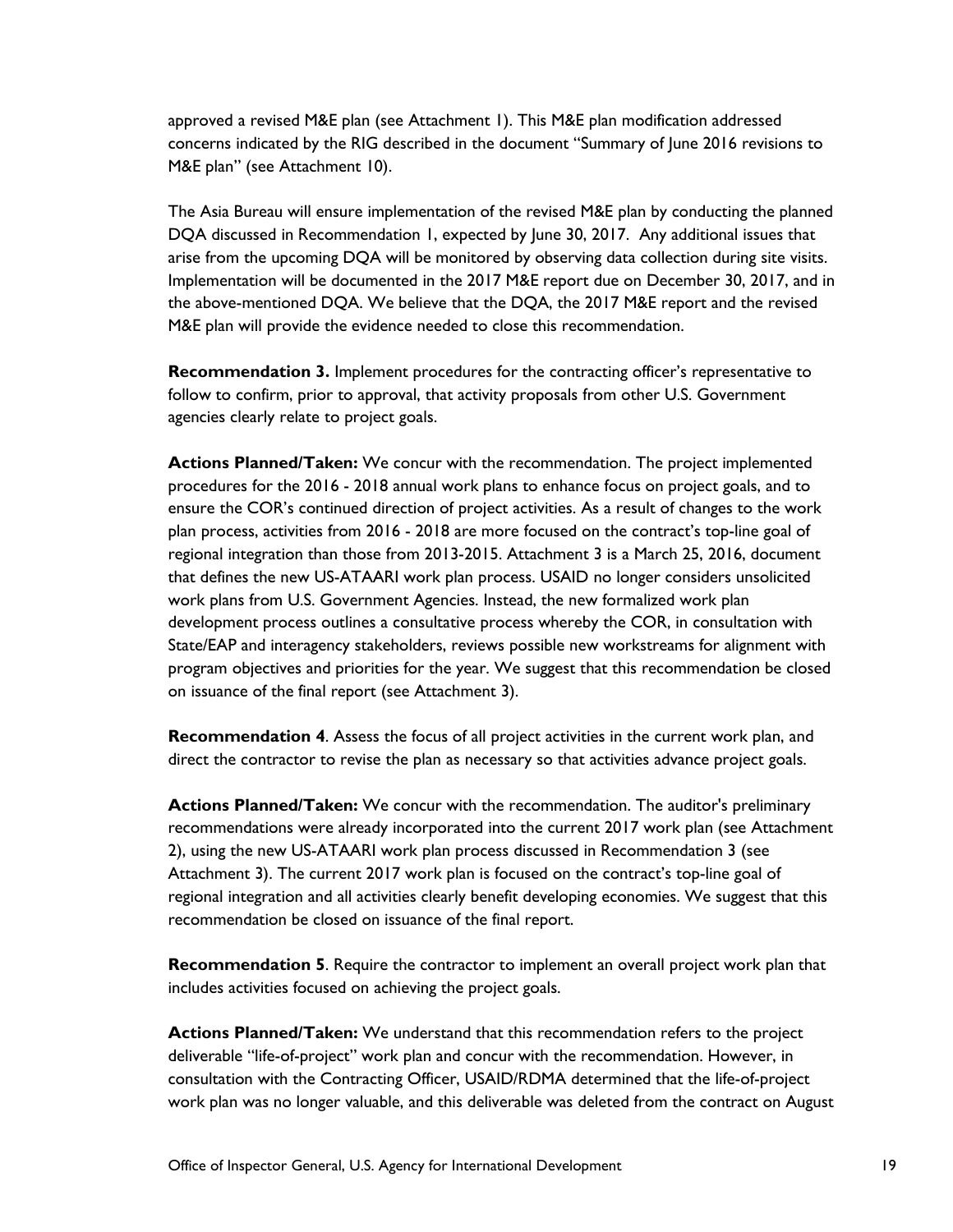10, 2016 (see Attachment 7). Given that the contract is approaching its final year, the 2018 annual work plan will function as the overall work plan for the purpose of this recommendation. USAID/RDMA recognizes that the contractor failed to deliver this required work plan prior to contract Modification 5 (see Attachment 6). This failure is referenced in CPARS evaluations. We suggest that this recommendation be closed on issuance of the final report.

**Recommendation 6.** Require the contractor to conduct an assessment of the capacity of the Asia-Pacific Economic Cooperation Secretariat, use the results and input from the Secretariat to formulate capacity-building activities that can be completed in the time remaining, and modify the contract as necessary.

**Actions Planned/Taken:** We concur with the recommendation. US-ATAARI conducted an informal assessment of the capacity of the APEC Secretariat in the summer of 2016 (see Attachment 5). The COR and a USAID Program Assistant traveled to Singapore July 6-8 to participate in meetings with Secretariat staff that contributed to US-ATAARI's informal assessment. US-ATAARI also conducted a process-mapping exercise (see Attachment 4) and report to identify processes that needed to be improved. These documents identified activities to meet the Secretariat capacity building objective over the final two years of the contract, and US-ATAARI is carrying out these activities (see Attachment 5). On August 10, 2016, USAID/RDMA modified the contract so that Component 2 Activities, i.e., Secretariat capacity building, are provided for the full five years of the contract (see Section 2c of Attachment 6). We acknowledge that an external assessment of the Secretariat would have been a valuable exercise earlier in the contract, but given that there are only 17 months remaining in the contract, we do not believe an external assessment would be a good investment of resources at this time. The APEC Executive Director has personally expressed appreciation for the increased efforts at Secretariat capacity building since the audit, and we believe we are providing as much support as APEC can absorb. We suggest that this recommendation be closed on issuance of the final report.

**Recommendation 7**. Require the contractor to revise the project's monitoring and evaluation plan to include indicators for the additional capacity-building activities for Asia-Pacific Economic Cooperation Secretariat.

**Actions Planned/Taken:** We do not concur with the recommendation because these activities are captured by an existing performance indicator that measures capacity-building activities for Asia-Pacific Economic Cooperation Secretariat.

 $> 6.1.1$  Number of APEC policies and procedures improved

Page 44 of the 2015 Annual Performance Management Report (Attachment 8) shows that the contractor collected data for Indicator 6.1.1 Number of APEC policies and procedures improved. The report shows that US-ATAARI achieved its target of four policies or procedures improved. The indicator description and plan for data collection can be found in the Performance Indicator Reference Sheets (see page C-27 of Attachment 1).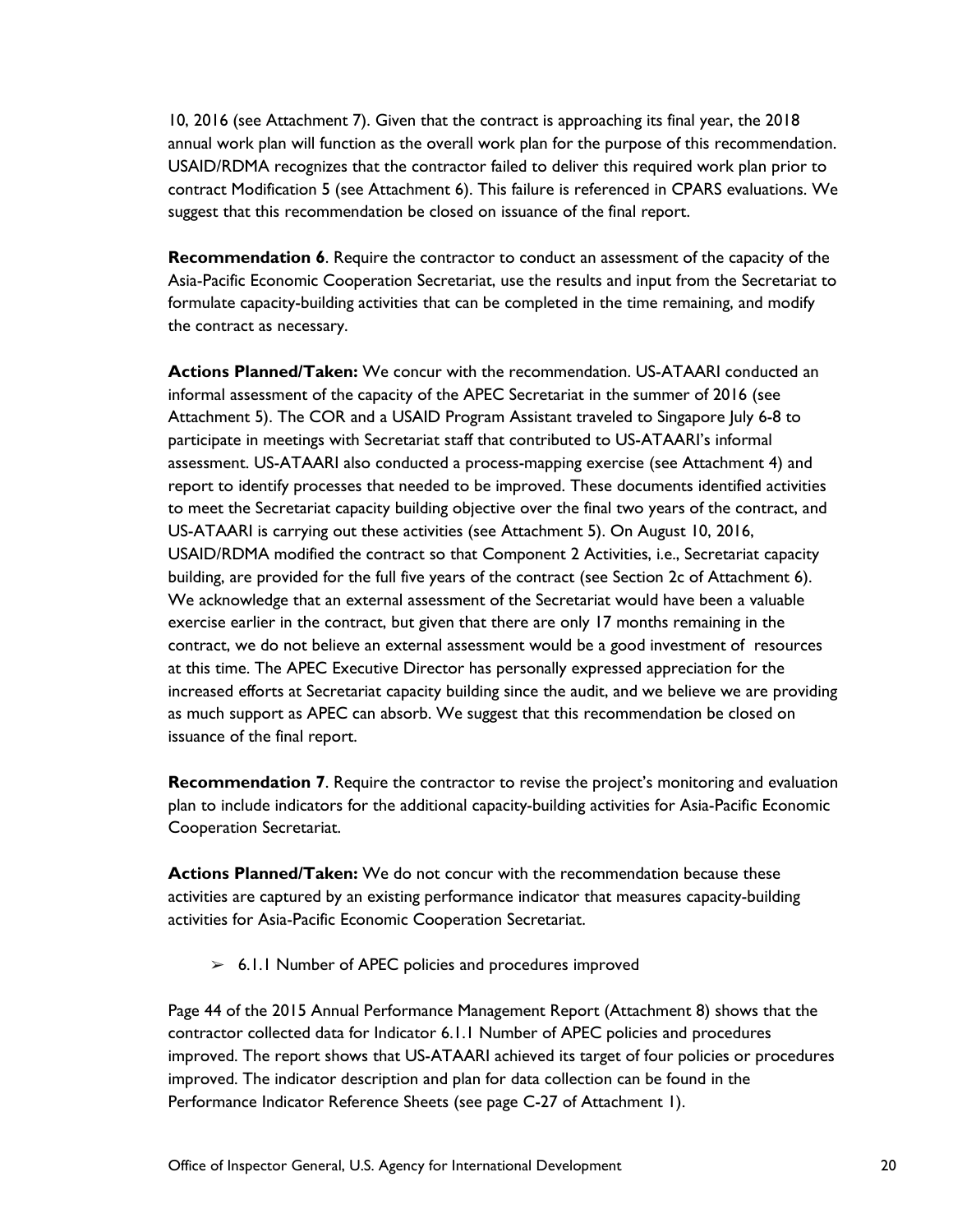**Recommendation 8**. Review the contract language and revise as appropriate to clarify whether technical reports should be funded entirely by the project.

**Actions Planned/Taken:** We concur with the recommendation. We have reviewed the contract and concluded that the language is appropriate and clearly allows full funding of technical reports. Section C.6 of the contract, specifically the last sentence, includes, "Other eligible costs: Studies and reports that provide assistance benefits to USG Eligible Economies or APEC as a whole." This indicates that studies and reports that benefit USG eligible economies *and/or* APEC as a whole are permissible. We suggest that this recommendation be closed on issuance of the final report.

#### **Comments on text of audit report not addressing recommendations**

Page 7 of the audit report states that host year activities were not captured in the project's performance indicators. This is incorrect. Host year activities are captured by the following two indicators:

- 1. OC1: Percentage of workshop or training participants or TA recipients who state that their capacity has increased as a result (Disaggregated by Secretariat and Host Year support program area)
- 2. OC2: Percentage of participants in U.S.-funded APEC capacity building activities responding that they applied trade and investment liberalization practices (Disaggregated by Secretariat and Host Year support program area)

Pages 39-40 of the 2015 Annual Performance Management Report (Attachment 8) show that the contractor collected data for indicators OC1 and OC2. FY2015 OC1 results for Host Year Support are 100%, exceeding the target of 80%. OC2 results for Host Year Support are 82%, exceeding the target of 50%. The indicator descriptions and plan for data collection can be found in the Performance Indicator Reference Sheets (see pages C-4 to C-7 of Attachment 1). Note that the disaggregation for this variable is Secretariat and Host Year Support, as this is how the M&E plan categorized program areas. However, all data collected for this figure represents host year support. Secretariat support takes the form of technical assistance (with results measured by Indicator 6.1.1) rather than workshops, thus there are no Secretariat workshop participants to survey for this indicator.

Under Recommendations 3 and 4, we acknowledge the desirability of improved focus on a limited number of project goals and describe actions taken to address this. However, it should be clarified that all US-ATAARI activities, past and present, fall within the scope of the contract and benefit developing economies.

On page 6, the audit report states that "USAID's COR approved activity proposals not focused on strengthening the eligible members targeted by US-ATAARI." The text of the contract (and USAID's common understanding with the State Department) does not require an exclusive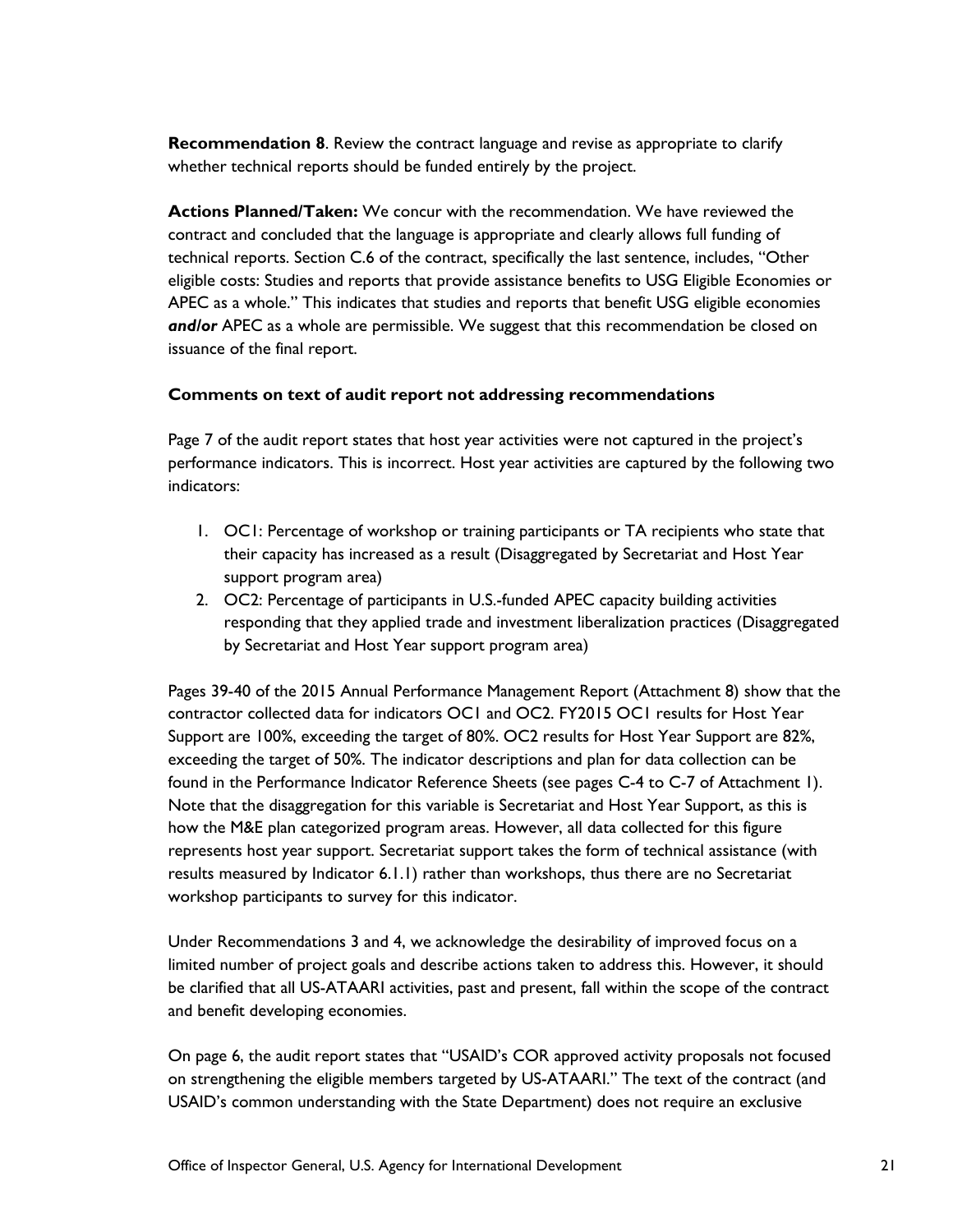focus on developing economies. Rather, as long as activities benefit developing member economies, any secondary benefits to developed economies are a positive good. On page 8, the audit report misstates the work plan process, declaring that "the COR did not notice that many approved proposals did not include specific language benefiting eligible members." It was never an expectation or requirement for U.S. Government agencies to include such language. All activities addressed development challenges specified in the contract and benefited developing economies. The proposals are informal documents describing ideas generated by U.S. Government agencies. Therefore, they reflect the expertise of the relevant agencies (transportation, health, etc.). For those proposals which the COR decided were good uses of government resources contributing to objectives described in the contract, the COR incorporated the ideas into the annual work plan.

A separate question is whether focusing on a smaller number of project goals than those outlined in the US-ATAARI contract would achieve better results. While this is a subject of debate among US-ATAARI stakeholders, as indicated under Recommendations 3 and 4, we have implemented work plan processes to achieve this improved focus under the current contract.

Page 10 states that "In June 2016, State and the Mission finally signed an interagency agreement for the project." That agreement is no longer in force due to the transfer of the project. USAID/Asia Bureau and State/EAP have taken a different approach to satisfying this requirement, signing a memorandum of understanding with State/EAP on March 17, 2017. The MOU provides the framework for USAID to support the US Government's APEC objectives, with specific reference to each office's roles and responsibilities in managing the US-ATAARI project. A copy of the MOU is attached.